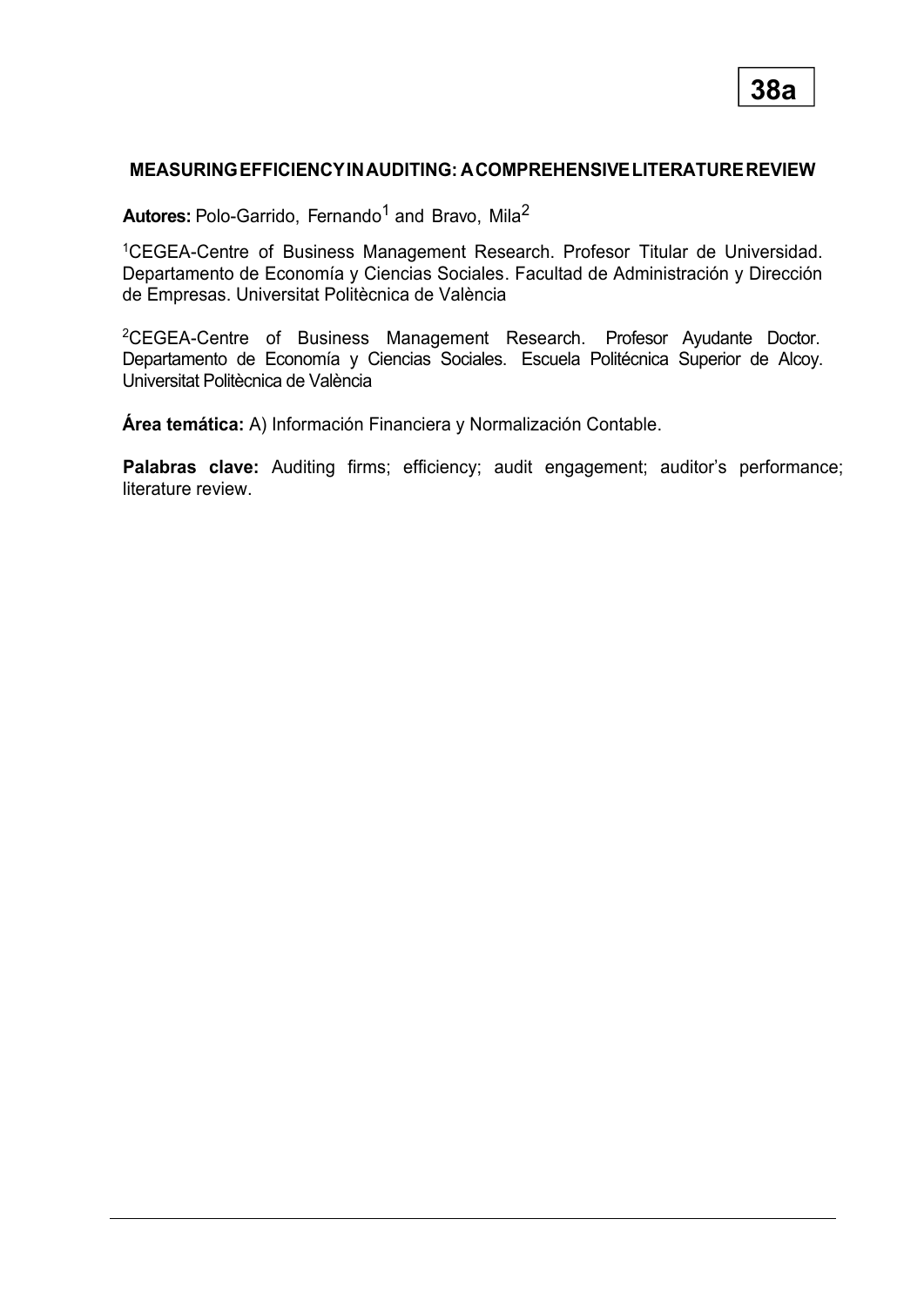### **MEASURINGEFFICIENCYINAUDITING: ACOMPREHENSIVELITERATUREREVIEW**

### **Resumen**

Determinants of audit firm performance and audit effectiveness and efficiency are of great interest to a broad audience. In this paper, we try to shed light on the evolution of recent literature on efficiency in auditing. To this end, we gather and review an extensive list of academic papers in order to outline its chronology, the methods used for measuring firm's efficiency, the research methods designed to test hypothesis on audit efficiency and the main variables involved. Two main streams of research are pointed out: (i) auditing firm's efficiency; and (ii) efficiency of audit production and auditor's performance.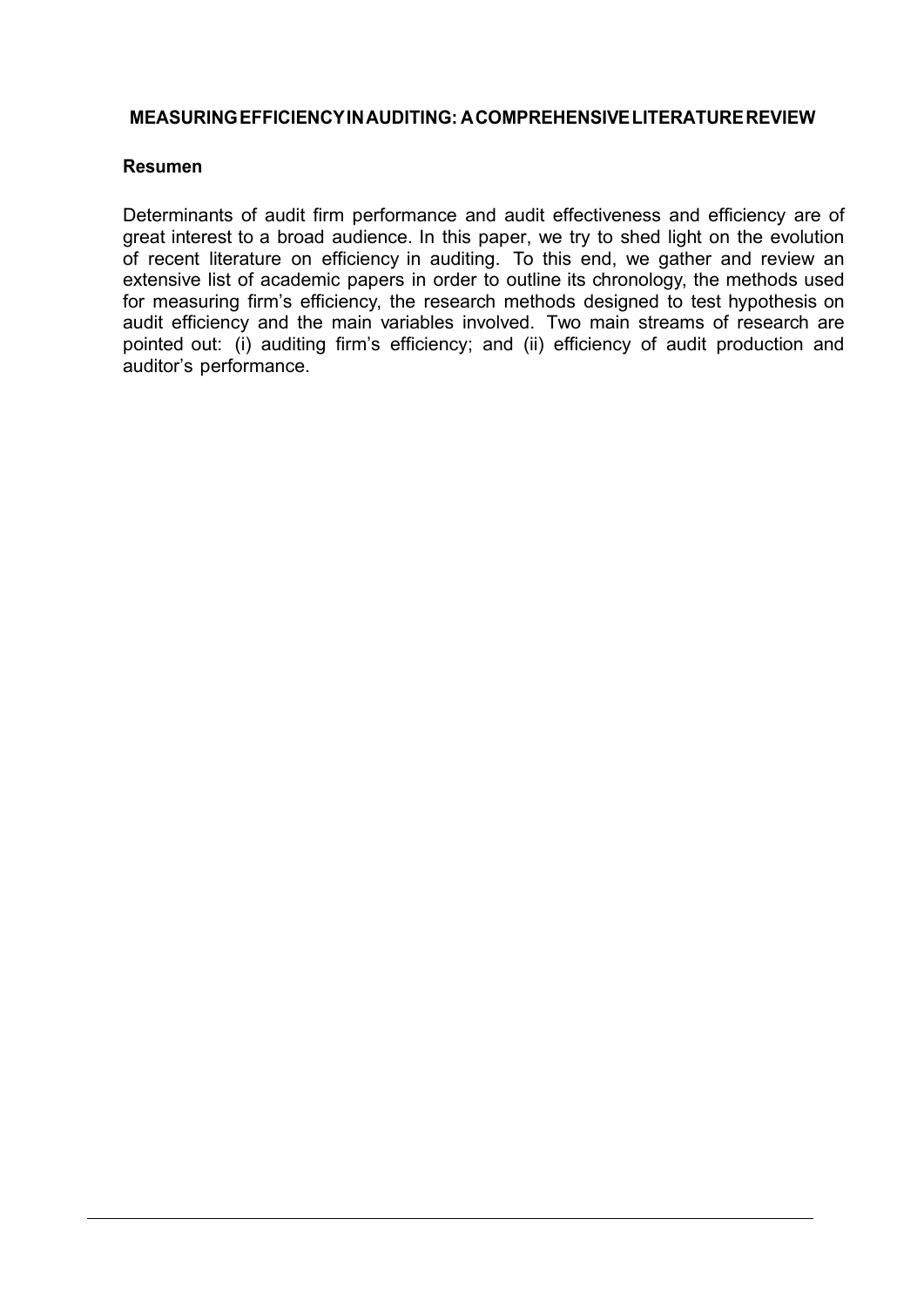## **1 Introduction**

Considering the very competitive character of the auditing market (Kleinman et al. [1998]) and within a growingly competitive scenario, auditing firms are more and more concerned on serving production in an efficient way in order to survive and grow. Thus, this scenario lends greater importance to audit efficiency (McDaniel [1990]; McNair [1991]; Mock and Wright [1993]) and get authors interested in analyzing efficiency in auditing.

This literature review is built around the concepts of "audit" and "efficiency". Thus, these two terms are the basis for our search undertaken from July to December 2018 through Web of Science and Google Scholar. Notice that, although this search terms are not biasing the results to external audit, results on internal audit efficiency (see, e.g. Savčuk [2007]) have a testimonial character.

Leaving aside the various classifications of audit, the core of the present work is efficiency in auditing, understanding this as financial auditing, external auditing, independent auditing or financial statements auditing.

It is important to bear in mind, however, that the reviewed papers were selected for inclusion in this work if they were totally or partially written in English. In this respect, we found the Buchner et al. [1997] paper. In light of its title, it would have been included in the sample selection, had it not been for being written completely in German.

Works by Ashton et al. [1987], Ashton et al. [1989], Newton and Ashton [1989], Bamber et al. [1993], Knechel and Payne [2001], Payne and Jensen [2002], Tanyi et al. [2010] and Knechel et al. [2012] rely upon audit report lag as a proxy for audit production or efficiency. In the Newton and Ashton [1989] paper, audit delay is presented as the only publicly observable measure of audit efficiency. Regarding Gaeremynck et al. [2010], the fact that audit lag can be used as a publicly available proxy for audit efficiency is empirically demonstrated. With respect to determinants of audit lag, Knechel and Sharma [2012] examines the effect of variables such as level of non-audit service fees, total assets or tenure of the auditor on audit lag.

The accounting profession has strongly supported that the joint provision of audit and nonaudit services yields to a better performance of the audit. The (Knechel and Sharma [2012]) results suggest that there is some merit to this argument. In the Simunic [1984] work, the synergies that public accounting firms may reach from providing nonaudit services are examined. Regarding the debate about whether nonaudit services compromise the effectiveness of the audit or not, the Sarbanes-Oxley Act of 2002 (SOX) must be mentioned.

This paper pursues reviewing recent literature on efficiency in auditing. Literature on this issue can be classified into two main groups: (i) auditing firm's efficiency; and (ii) efficiency of audit production and auditor's performance.

On one hand, this paper primarily aims to provide and analyze an exhaustive list of publications dealing with the problem of examining how efficiently an auditing firm uses its inputs to obtain outputs. The list displayed collects information on 18 papers published during the period 1996- 2017.

Regarding the second stream of literature, this paper aims to provide and analyze a list of 16 papers published between years 1981 and 2018.

Potential users of this paper are: (i) policy makers; (ii) audit supervisory authorities; (iii) accounting bodies; (iv) auditing firms; (v) auditing firms' professional staff; (vi) auditing firms' clients; (vii) shareholders of firms under audit; (viii) academics; and (ix) society at large.

The remainder of this paper is divided into three sections. In Section 2, the auditing firm's efficiency related articles lists (Stream 1) are displayed, as well as summary statistics on these papers. Section 3 is devoted to the efficiency of audit production and auditor's performance related papers (Stream 2). Finally, Section 4 offers concluding remarks.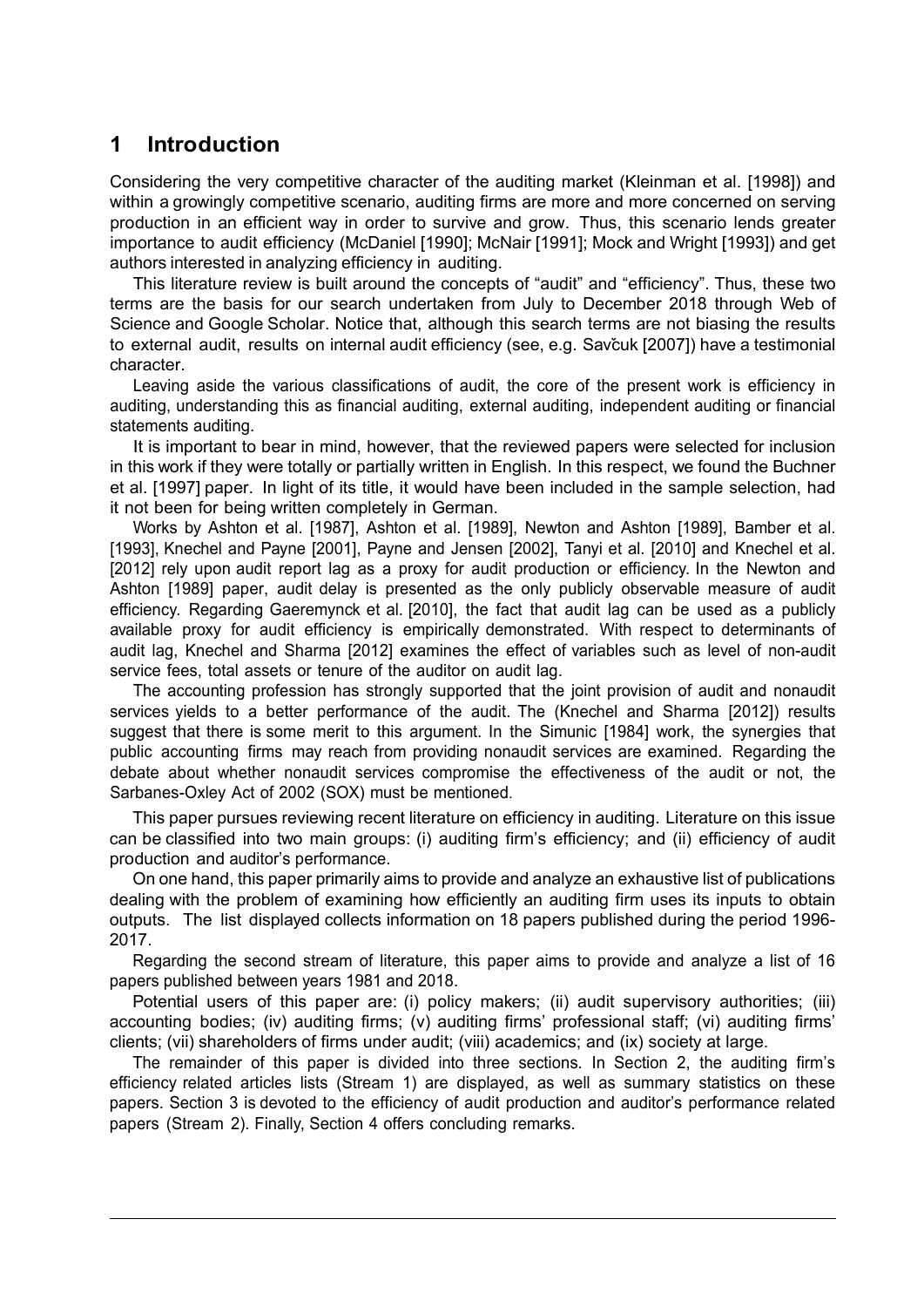# **2 Bibliography on auditing firm's efficiency. Stream 1**

### **2.1 Auditing firm's efficiency**

Table 1 provides information regarding 17 chronologically ordered papers about efficiency on auditing firms. This summary containsbasicworkdatasuchasauthorsandpublicationyear(Column 2), methods employed, variables involved, opportunity set and data source (Columns 3-6).

These 17 works share the common factor of assessing the efficiency of resources within firms providing auditing services. To this end, authors employ a variety of mathematical models, being Data Envelopment Analysis (DEA) prevalent. These works concentrate on a more or less broad set of firms. While Lee [2009] evaluates the operational efficiency of 173 medium-sized audit firms, Lee [2015] investigates how non-audit services affect accounting firm productivity by using a panel of data for 25 Korean accounting firms. The remaining 15 papers look at a number of firms between 25 and 173. Such a reflection is made because authors of this paper have been aware of the existence of a work not focusing on firms, but focusing on offices of a firm. More precisely, it focuses on five offices of an international public accounting firm. To maintain mutual consistency in comparing papers dealing with efficiency of resources within firms, Banker et al. [2002] is not not included in the 17 works list. In Banker et al. [2002] interesting conclusions regarding the Information Technology impact on the firm's productivity improvement are reached (see Table 2). However, authors notice limitations on the use of single firm data: "Although the single firm data limits broad generalizations to other contexts...".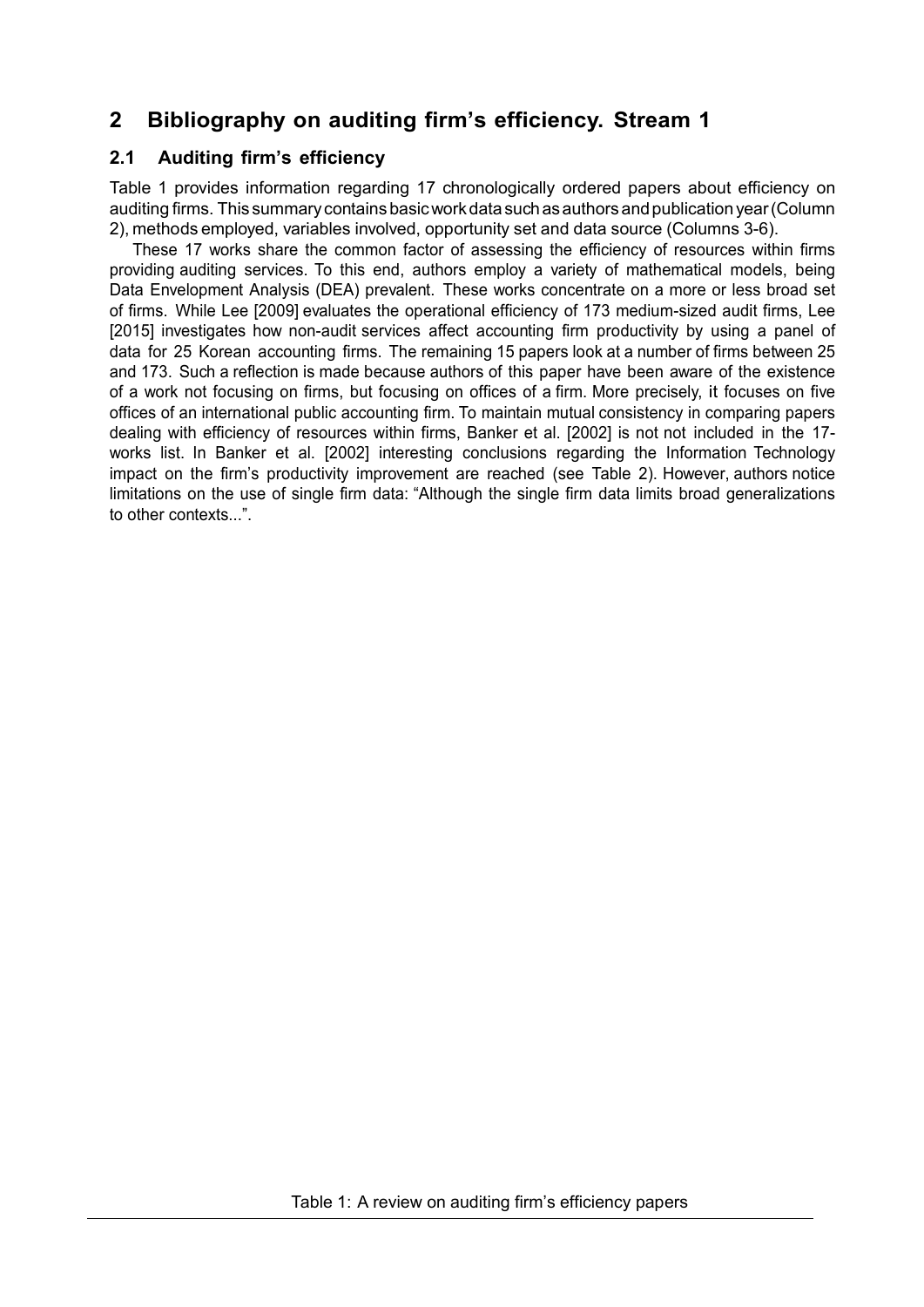| Paper<br>number | Authors                          | Model                                                      | Inputs                                                                                                                            | Outputs                                                                                                                                                                | Opportunity set and data<br>source                                                                                                                                                                            |
|-----------------|----------------------------------|------------------------------------------------------------|-----------------------------------------------------------------------------------------------------------------------------------|------------------------------------------------------------------------------------------------------------------------------------------------------------------------|---------------------------------------------------------------------------------------------------------------------------------------------------------------------------------------------------------------|
| $\mathbf{1}$    | Jerris and Pearson<br>[1996]     | Ratios                                                     | Total revenues; Number<br>of: partners, professionals,<br><del>employees and offices.</del>                                       |                                                                                                                                                                        | 92 CPA firms in 1994.<br>U.S.; Accounting Today <sup>1</sup> .                                                                                                                                                |
| $\overline{2}$  | Cheng et al. [2000]              | DEA; Tobit censored re-<br>gression model.                 | Number of employees; Net<br>Fixed Assets. All items<br>of revenues and Net Fixed<br>Assets are measured in<br>New Taiwan Dollars. | Revenues from: Auditing<br>services; Tax services; and<br>Management Advisory Ser-<br>vices (MAS) services. All<br>items of revenues and Net                           | 150 CPA firms <sup>2</sup> in 1994.<br>Taiwan; Department of<br>Statistics, Ministry of Fi-<br>nance, Taiwan, ROC.                                                                                            |
| 3               | Banker et al. [2003]             | Translog revenue function.                                 | Number of partners; Num-<br>ber of other professionals;<br>and Number of other em-<br>ployees                                     | Fixed Assets are measured<br>in New Taiwan Dollars.<br>Accounting and auditing<br>(A&A) services; Tax ser-<br>vices; and MAS. Unit: mil-<br>lions of dollars. All mon- | 64 CPA firms <sup>3</sup> from 1995<br>to 1999, both years in-<br>cluded. U.S.; Accounting<br>Today.                                                                                                          |
|                 |                                  |                                                            |                                                                                                                                   | etary values are inflation<br>adjusted to 1995 dollars.                                                                                                                |                                                                                                                                                                                                               |
| 4               | Banker et al. [2005]             | DEA:<br><b>OLS</b><br>regression<br>model: Malmquist index | Number of partners; Num-<br>ber of other professionals:                                                                           | A&A services: Tax ser-<br>vices: and MAS, Unit: mil-                                                                                                                   | 64 CPA firms <sup>4</sup> from 1995<br>to 1999 both years in-                                                                                                                                                 |
|                 |                                  |                                                            | and Number of other em-<br>ployees.                                                                                               | lions of dollars. All mon-<br>etary values are inflation<br>adjusted to 1995 dollars.                                                                                  | cluded. U.S.; Accounting<br>Today.                                                                                                                                                                            |
| 5               | Franz<br>and<br>Jerris<br>[2005] | Ratios                                                     | Total revenues; Number<br>of: partners, professionals,<br>employees and offices.                                                  |                                                                                                                                                                        | 92 CPA firms in 1994. 93<br>CPA firms in 2004. U.S.;<br>Accounting Today.                                                                                                                                     |
| 6               | Banker et al. [2007]             | <b>DEA</b>                                                 | Number of partners; Num-<br>ber of other professionals;<br>and Number of other em-<br>ployees.                                    | Revenues from: A&A ser-<br>vices; Tax services; and<br>MAS.<br>Unit: millions of<br>dollars.                                                                           | 93 CPA firms in 1995. 92<br>CPA firms in 1996.<br>93<br>CPA firms in 1997. 94<br>CPA firms in 1998. U.S.:<br>Accounting Today.                                                                                |
| $\overline{7}$  | Chang et al. [2008]              | DEA; Regression models.                                    | Number of partners; Num-<br>ber of other professionals;<br>and Number of other em-<br>ployees.                                    | Total service revenues gen-<br>erated. Unit: millions of<br>dollars. The total revenues<br>are inflation adjusted to<br>2000 dollars.                                  | 58 CPA firms <sup>5</sup> from 2000<br>to 2004 (excluding 2002).<br>U.S.; Data on the output:<br>Accounting Today; Data<br>on the input: Hand col-<br>lected from the annual re-<br>ports of accounting firms |
|                 |                                  |                                                            |                                                                                                                                   |                                                                                                                                                                        | that were filed with the<br>American Institute of Cer-<br>tified Public Accountants<br>(AICPA) for each of the<br>pertinent years.                                                                            |
| 8               | Chang<br>et<br>al.<br>[2009a]    | DEA; Malmquist index.                                      | Number of partners; Num-<br>ber of other professionals;<br>and Number of other em-<br>ployees.                                    | A&A services; Tax ser-<br>vices; and MAS. Unit: mil-<br>lions of dollars of revenues.                                                                                  | 56 CPA firms <sup>6</sup> for 1996-<br>1999 and 2003-2006. U.S.;<br>Accounting Today.                                                                                                                         |
| 9               | Chang<br>al.<br>et<br>[2009b]    | DEA; Malmquist index.                                      | Number of partners; Num-<br>ber of other professionals:<br>and Number of other em-<br>ployees.                                    | A&A services: Tax ser-<br>vices: and MAS. Unit: mil-<br>lions of dollars of revenues.<br>The total revenues are in-<br>flation adjusted to 2000<br>dollars             | 62 CPA firms from 2000<br>to 2004 (excluding 2002).<br>U.S.; Data on the output:<br>Accounting Today; Data<br>on the input: Hand col-<br>lected from the annual re-                                           |
|                 |                                  |                                                            |                                                                                                                                   |                                                                                                                                                                        | ports of accounting firms<br>that were filed with the<br>American Institute of Cer-<br>tified Public Accountants<br>(AICPA) for each of the<br>pertinent vears.                                               |
|                 |                                  |                                                            |                                                                                                                                   |                                                                                                                                                                        |                                                                                                                                                                                                               |

10 Chang et al. [2009c]

DEA Number of partners; Num-ber of other professionals; Number of other employ-ees; and Number of branch offices.

A&A services; Tax Ser-vices; and MAS. Unit: mil-lions of dollars of revenue.

87 CPA firms from 2003 to 2004. U.S.; Accounting Today.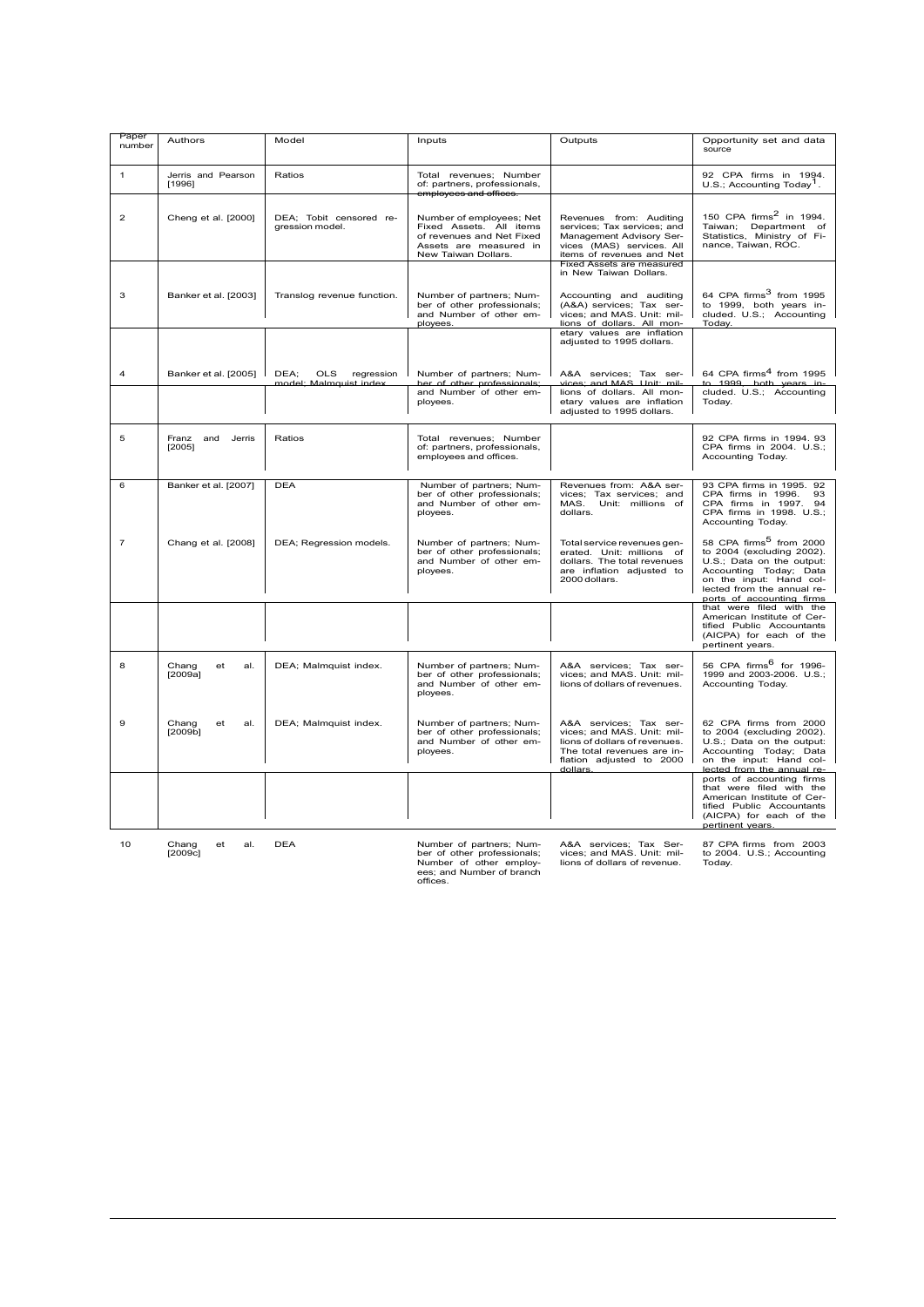| 11<br>Lee [2009]<br><b>DEA</b><br>Number of branches; Num- ber<br>Attestation revenues; Tax<br>173 medium-sized audit<br>total<br>employees;<br>business revenues; Man-<br>firms in 2005. Taiwan;<br>of<br>Number of partners; and<br>agement consultancy rev-<br>Survey Report of Public<br>Audit Firms in Taiwan,<br>Total expenditures of au-<br>enues; and Corporate reg-<br>dit firm (unit: dollars).<br>istration and other busi-<br>published by the Finan-<br>ness services. Unit: dol-<br>cial Supervisory Comis-<br>sion, Executive Yuan, Tai-<br>lars.<br>wan, ROC.<br>12<br>Chang et al. [2011]<br>DEA; Adaptation of the<br>Total number of employ-<br>Total revenue. Unit: New<br>public<br>51<br>ees; IT capital (unit: New<br>Taiwan Dollar, Inflation-<br>quadripartite<br>decompo-<br>$firms7$ for 1993 and 2003.<br>sition method proposed by<br>Taiwan Dollar, IT capital<br>adjusted using 1993 as the<br>Taiwan; Annual Survey<br>Henderson and Russell<br>expenditures are inflation-<br>base year.<br>of Accounting Firms in<br>[2005]; OLS regression<br>adjusted using 1993 as the<br>Taiwan, published by the<br>model.<br>base year); and human<br>Department of Statistics<br>capital (unit: human capi-<br>of Taiwan's Ministry of<br>tal index estimated on the<br>Finance.<br>basis of returns to educa-<br>tion and experience).<br>13<br>Barros et al. [2014]<br>DEA; Malmquist index.<br>Number of partners and<br>A&A services; Tax ser-<br>35 auditing firms from<br>shareholders; Number of<br>vices; and Other revenues<br>2005 to 2012. UK; Accoun-<br>professional<br>staff; and<br>(ROTS).<br>tancy Age Top 50 and Ac-<br>Number of offices.<br>countancy Magazine Top<br>60.<br>49 CPA firms in 2010. Tai-<br>14<br>Lee [2014]<br>DEA; Independent sample<br>Labor cost; and Operating<br>Operating revenue from:<br>t test; Multiple regression<br>assets cost. Unit: New<br>Manufacturing<br>industry;<br>wan; The 2010 Public Ac-<br>Wholesale and retail in-<br>counting Firms Service In-<br>analysis.<br>Taiwan Dollar.<br>vestigation Report issued<br>dustry; Lodging,<br>food<br>by the Financial Supervi-<br>and beverages industry;<br>sory Commission of Tai-<br>Transport and storage<br>industry; Information and<br>wan.<br>communications industry;<br>Professional and technical<br>services industry. Unit:<br><del>New Taiwan Dollar.</del> |                                    |
|-----------------------------------------------------------------------------------------------------------------------------------------------------------------------------------------------------------------------------------------------------------------------------------------------------------------------------------------------------------------------------------------------------------------------------------------------------------------------------------------------------------------------------------------------------------------------------------------------------------------------------------------------------------------------------------------------------------------------------------------------------------------------------------------------------------------------------------------------------------------------------------------------------------------------------------------------------------------------------------------------------------------------------------------------------------------------------------------------------------------------------------------------------------------------------------------------------------------------------------------------------------------------------------------------------------------------------------------------------------------------------------------------------------------------------------------------------------------------------------------------------------------------------------------------------------------------------------------------------------------------------------------------------------------------------------------------------------------------------------------------------------------------------------------------------------------------------------------------------------------------------------------------------------------------------------------------------------------------------------------------------------------------------------------------------------------------------------------------------------------------------------------------------------------------------------------------------------------------------------------------------------------------------------------------------------------------------------------------------------------------------------------------------------|------------------------------------|
|                                                                                                                                                                                                                                                                                                                                                                                                                                                                                                                                                                                                                                                                                                                                                                                                                                                                                                                                                                                                                                                                                                                                                                                                                                                                                                                                                                                                                                                                                                                                                                                                                                                                                                                                                                                                                                                                                                                                                                                                                                                                                                                                                                                                                                                                                                                                                                                                           |                                    |
|                                                                                                                                                                                                                                                                                                                                                                                                                                                                                                                                                                                                                                                                                                                                                                                                                                                                                                                                                                                                                                                                                                                                                                                                                                                                                                                                                                                                                                                                                                                                                                                                                                                                                                                                                                                                                                                                                                                                                                                                                                                                                                                                                                                                                                                                                                                                                                                                           | accounting                         |
|                                                                                                                                                                                                                                                                                                                                                                                                                                                                                                                                                                                                                                                                                                                                                                                                                                                                                                                                                                                                                                                                                                                                                                                                                                                                                                                                                                                                                                                                                                                                                                                                                                                                                                                                                                                                                                                                                                                                                                                                                                                                                                                                                                                                                                                                                                                                                                                                           |                                    |
|                                                                                                                                                                                                                                                                                                                                                                                                                                                                                                                                                                                                                                                                                                                                                                                                                                                                                                                                                                                                                                                                                                                                                                                                                                                                                                                                                                                                                                                                                                                                                                                                                                                                                                                                                                                                                                                                                                                                                                                                                                                                                                                                                                                                                                                                                                                                                                                                           |                                    |
| Chang et al. [2015]<br>Total revenues. Unit: Mil-<br>15<br>Stochastic<br>metafrontier<br>Number of partners; Num-<br>109<br>accounting<br>ber of professionals; and<br>lions of US dollars before<br>production function.<br>U.S.:<br>50<br>Number of other employ-<br>firms <sup>8</sup> . Taiwan: 142 ac-<br>tax. To maintain mu-tual<br>ees.<br>consistency in com- paring<br>counting firms. China;<br>the annual data of the<br>Period: 2007-2009 <sup>9</sup> ; U.S.<br>three countries, first: use<br>data comes from Account-<br>2005 base year<br>the<br>ing Today; Taiwan data<br>consumer price index of<br>comes from the Annual<br>each country to deflate the<br>Survey<br>of<br>data and convert it into<br>Firms in Taiwan, pub-<br>real variables: and second:<br>lished by the Financial<br>convert RMB and TWD<br>Supervisory Commission<br>into USD (in millions of<br>ROC; China data comes<br>dollars) based on annual<br>from the Chinese Insti-<br>average exchange rate.<br><del>tute of Certified Public</del>                                                                                                                                                                                                                                                                                                                                                                                                                                                                                                                                                                                                                                                                                                                                                                                                                                                                                                                                                                                                                                                                                                                                                                                                                                                                                                                                                                  | firms.<br>accounting<br>Accounting |
| Accountants (CICPA).<br>accounting firms <sup>10</sup><br>16<br>Lee [2015]<br>DEA; Regression model.<br>Number of partners; Num-<br>Annual total firm rev-<br>25<br>ber of certified public ac-<br>enues. In deflated mil-<br>from 1997 to 2012. Korea;<br>lions (M) of Korean won<br>Annual business reports of<br>countants who are not<br><del>partners (CPA); and Num-</del><br>(KRW).<br>the firms.                                                                                                                                                                                                                                                                                                                                                                                                                                                                                                                                                                                                                                                                                                                                                                                                                                                                                                                                                                                                                                                                                                                                                                                                                                                                                                                                                                                                                                                                                                                                                                                                                                                                                                                                                                                                                                                                                                                                                                                                  |                                    |
| ber of all other employees.                                                                                                                                                                                                                                                                                                                                                                                                                                                                                                                                                                                                                                                                                                                                                                                                                                                                                                                                                                                                                                                                                                                                                                                                                                                                                                                                                                                                                                                                                                                                                                                                                                                                                                                                                                                                                                                                                                                                                                                                                                                                                                                                                                                                                                                                                                                                                                               |                                    |
| 17<br>Wanke et al. [2017]<br>DEA; Bootstrapped pro-<br>Number of offices; Number<br>35 auditing firms from<br>A&A revenue; Tax rev-<br>cedure followed by neural<br>of partners; and Number of<br>enue; Consultancy rev-<br>2005 to 2012. UK; Accoun-<br><del>enue; and Other revenue.</del><br>professional staff.<br>tancy Age Top 50 and Ac-<br>networks.                                                                                                                                                                                                                                                                                                                                                                                                                                                                                                                                                                                                                                                                                                                                                                                                                                                                                                                                                                                                                                                                                                                                                                                                                                                                                                                                                                                                                                                                                                                                                                                                                                                                                                                                                                                                                                                                                                                                                                                                                                              |                                    |

Source: Own elaboration

 $1$  Each year Accounting Today conducts a survey of the 100 largest accounting firms. Only domestic US operations are included in the survey and data from foreign holdings are excluded.

2 All of these companies provide all of the following three services: auditing, tax and MAS services. Firms that did not run their businesses for a whole year are not included in the sample to ensure the homogeneity of the observations.

<sup>3</sup> These firms appeared in Accounting Todays list consistently for each of the 5 years from 1995 to 1999.

<sup>4</sup> The condition that data be available for a firm for all five years between 1995 and 1999 is imposed.

<sup>5</sup> For these 58 firms data are available for the four-year period beginning 2000 and ending 2004 (excluding 2002).

<sup>6</sup> These 56 firms appear consistently in Accounting Today over the 8-year period 1996-2006 (excluding 2000-2002).

<sup>7</sup> Four Big 4 firms and 47 non-Big 4 firms, that appear consistently over the period 1993-2003.

<sup>8</sup> Firms with 0 professional staff are eliminated.

9 Input and output data is collected for the top 100 accounting firms in each country (ranked on the basis of total revenues). The same accounting firm may not always be ranked in the top 100 each year.<br><sup>10</sup> These 25 firms have existed during the whole sample period.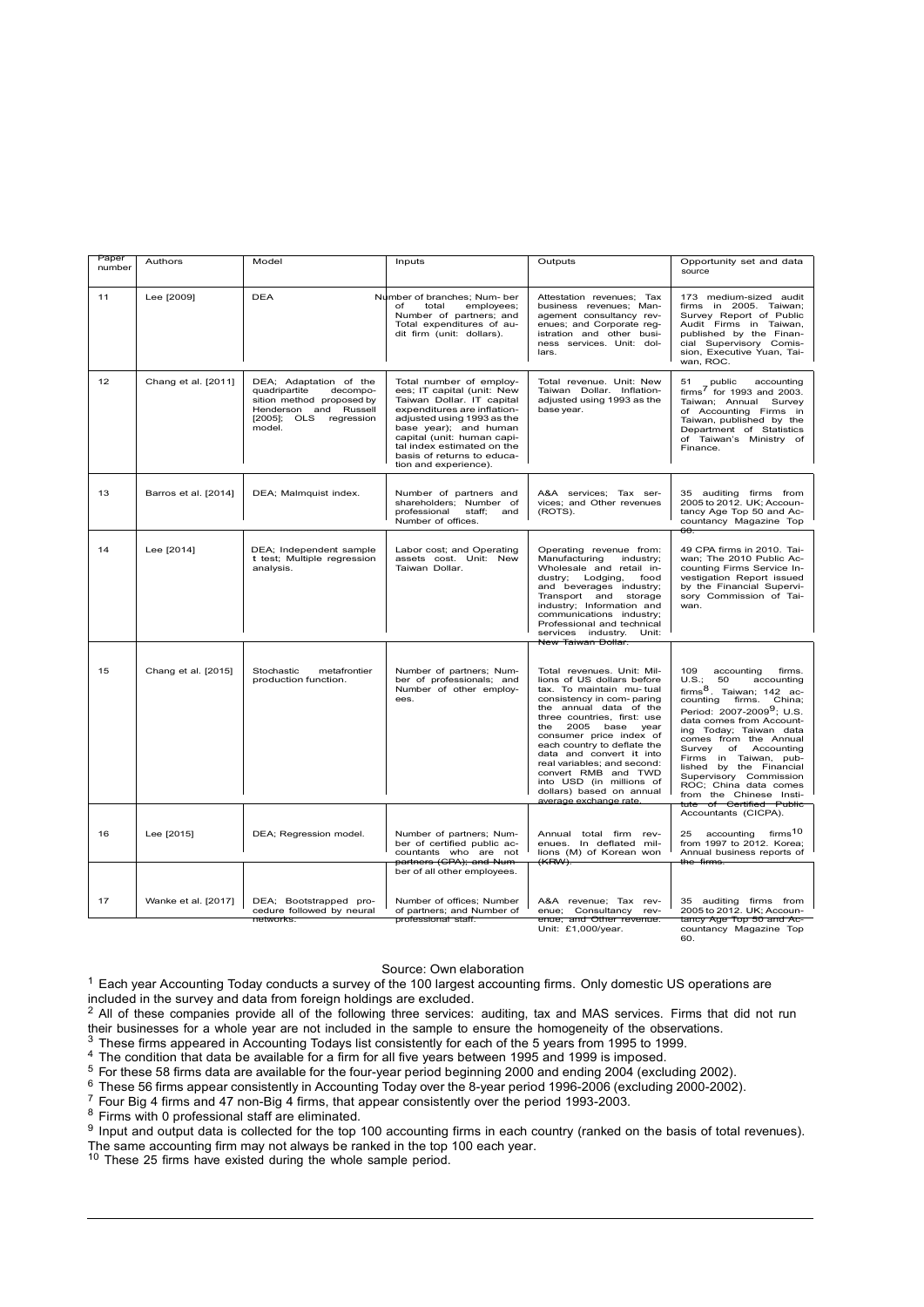Concerning Jerris and Pearson [1996], it is worth noting the work's update published in the same journal one year later (Jerris and Pearson [1997]). The 1997 publication provides a ratios-based evaluation of accounting firm production and efficiency for 1995 compared to the previous year. In both cases, the analysis concentrates on CPA firms providing A&A, taxes and MAS services. After excluding non-CPA firms, firms non generating revenues from the three aforementioned services and firms with incorrect data, ninety-two and ninety firms of the top 100 were analyzed in 1994 and 1995, respectively. Data comes from Accounting Today.

| Paper<br>number | Authors                | Model                     | Inputs                                                                                                                      | Outputs                                                                 | Opportunity set and data<br>source                                                                                                                       |
|-----------------|------------------------|---------------------------|-----------------------------------------------------------------------------------------------------------------------------|-------------------------------------------------------------------------|----------------------------------------------------------------------------------------------------------------------------------------------------------|
| 18              | Banker et al. [2002]   | DEA; Regression analysis. | Professional labor costs:<br>Operating costs. Infla-<br>tionary adjustment by the<br>monthly Consumer Price<br>Index (CPI). | Monthly revenue.<br>Infla-<br>tionary adjustment by the<br>monthly CPI. | 5 offices of an interna-<br>tional public accounting<br>firm from 1997 to 1999:<br>Quantitative and qualita-<br>tive data from 5 offices of<br>the firm. |
|                 | Course Our sloboration |                           |                                                                                                                             |                                                                         |                                                                                                                                                          |

Source: Own elaboration

With the purpose of assessing the impact of audit software and knowledge-sharing applications in public accounting firms, Banker et al. [2002] employ parametric (regression analysis) and nonparametric (DEA) estimation methods. This is consistent with other papers assessing firm's productivity (see Table 1). Regarding inputs and outputs, although costs are not widely used, revenues are the most used option as output when assessing firm's productivity.

With respect to last column of Table 2, authors select 1997 to 1999 as 1998 was the key period when the Information Technology transition took place. Notice that unlike the papers in Table 1, Banker et al. [2002] does not refer to the firm's geographical area. In this sense, it states: "The confidentiality agreement with the firm that provided the data for this study precludes revealing its identity and disseminating detailed data without its written consent".

## **2.2 Summary statistics on Stream 1**

This section undertakes a thoroughly revision of the papers just displayed but from a different perspective. In this section the idea is bringing the reader with summary statistics on key aspects of the papers.

### **2.2.1 On the methodological approaches**

Related to methods, DEA takes center stage as is used in 13 out of the 17 papers. While no method is linked to DEA application in 3 cases, DEA is combined with other methods in 10 out of the 17 papers. Four of the times DEA is combined with Malmquist index (Malmquist [1953]). Chang et al. [2009a] and Chang et al. [2009b] follow Banker et al. [2005] in applying the Malmquist productivity index to estimate changes in productivity and efficiency of CPA firms under selected circumstances. While the three cases focuses on US accounting firms, works by Chang et al. investigate changes in the playing field of accounting firms prior to and following the Sarbanes-Oxley Act enacted into law in year 2002.

Regarding the more recent paper using a Malmquist index, Barros et al. [2014] concentrates on the productivity change in the UK of auditing firms over 2005-2012.

On the other hand, recourse to ratios is made in Jerris and Pearson [1996] and Franz and Jerris [2005]. While Jerris and Pearson [1996] focuses on 92 CPA firms' production and efficiency in 1994, Franz and Jerris [2005] extends this behavioral analysis to year 2004, thus, including 93 CPA firms to the case. All of these firms obtain revenues in all of the following three components: accounting and auditing, tax and MAS services. Ratios employed are in both papers as follows: revenue per firm; revenue per partner; revenue per professional; revenue per employee and revenue per office.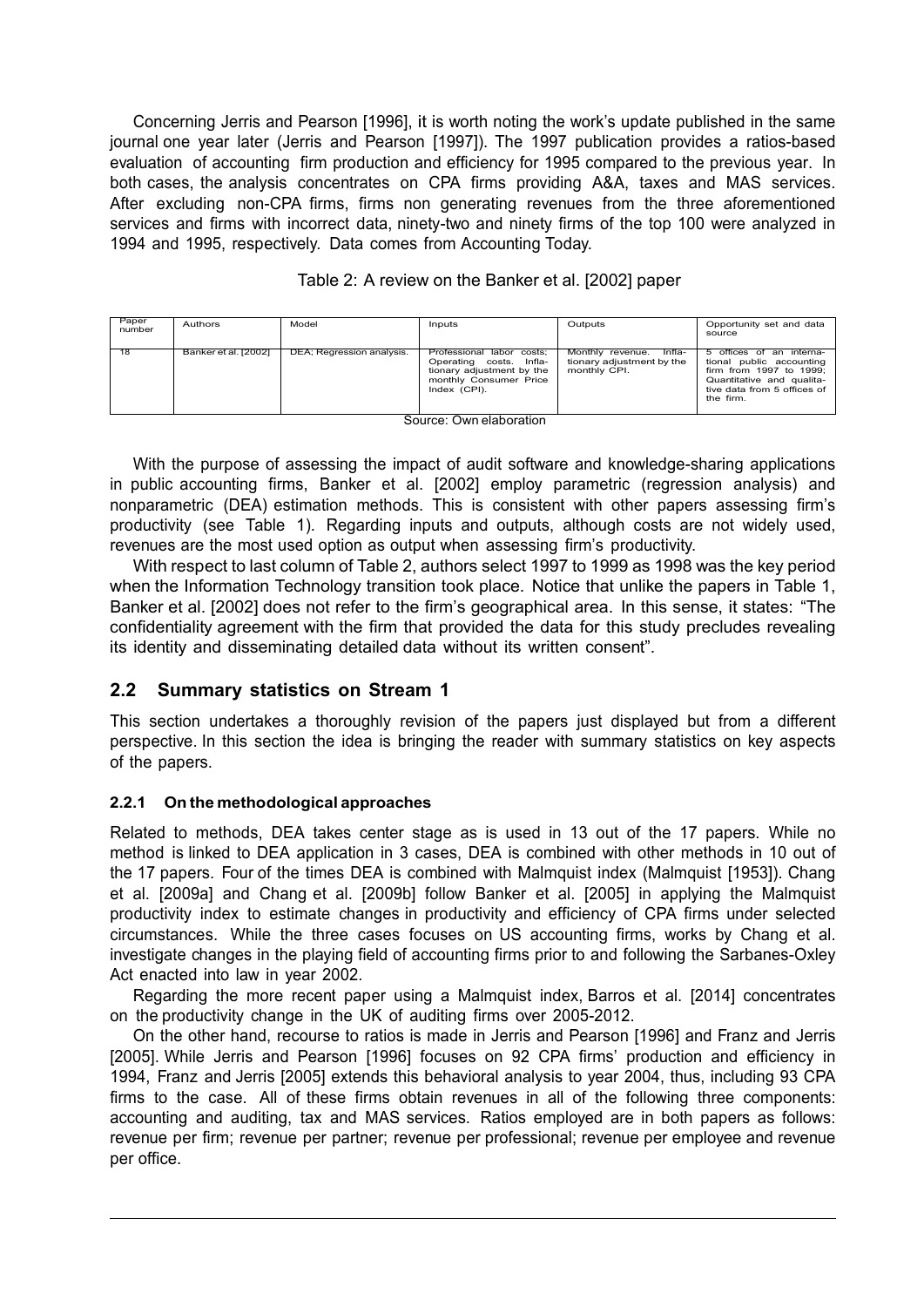

Figure 1: Methodologies Source: Own elaboration.

#### **2.2.2 On the variables involved: Inputs**

When analyzing the inputs, special mention must be made to human resources variables. Authors consider only this kind of input variables in eight of the papers. The three different categories of human resources more employed are displayed in Table 3. Both Chang et al. [2009a] and Lee [2015] justifies the non-inclusion of capital inputs by quoting O'Keefe et al. [1994]. While Chang et al. [2009a] refers to the "only second-order importance" of capital inputs, Lee [2015] refers to them as "not considered to be of primary importance". Furthermore, Chang et al. [2008] cites Texas Society of Certified Public Accountants [2005] when referring to the significant fraction of total costs for public accounting firms that personnel costs constitute.

#### **2.2.3 On the variables involved: Outputs**

As shown in Table 3, a common practice consists of measuring the outputs of each firm as the income of the auditing activity considering three sources of income, this is, Accounting and Auditing (A&A) services, Tax services and Management Advisory Services (MAS). On the other hand, total firm revenues as a measure of output is less common used (see Chang et al. [2008], Chang et al. [2011], Chang et al. [2015] and Lee [2015]).

When examining the variety of output measures, the description of outputs made by Lee [2014] draws attention. In this case, the source of revenues distinguishes between six industry sets.

| Top 3 inputs                  | Top 3 outputs                                  |  |
|-------------------------------|------------------------------------------------|--|
| Number of partners            | Revenues from Accounting and Auditing Services |  |
| Number of other professionals | Revenues from Tax services                     |  |
| Number of other employees     | Revenues from Management Advisory Services     |  |
| Source: Own elaboration       |                                                |  |

|  | Table 3: Top 3 more used inputs-outputs. |  |  |  |
|--|------------------------------------------|--|--|--|
|--|------------------------------------------|--|--|--|

Principal Component Analysis (PCA) is used to reduce variables in Wanke et al. [2017], this leading to the following results. From the inputs side: First factor (total staff); Second factor (number of offices). Regarding the outputs: First factor (revenues from core services); Second factor (other revenues).

Chang et al. [2009a] strengthen the convenience of choosing three different categories of professional staff (inputs) and three sources of income (output). As this paper states, accounting firms "employ three different categories of professional staff, partners, professionals, and other employees, to generate three types of outputs, accounting and auditing, taxation and consulting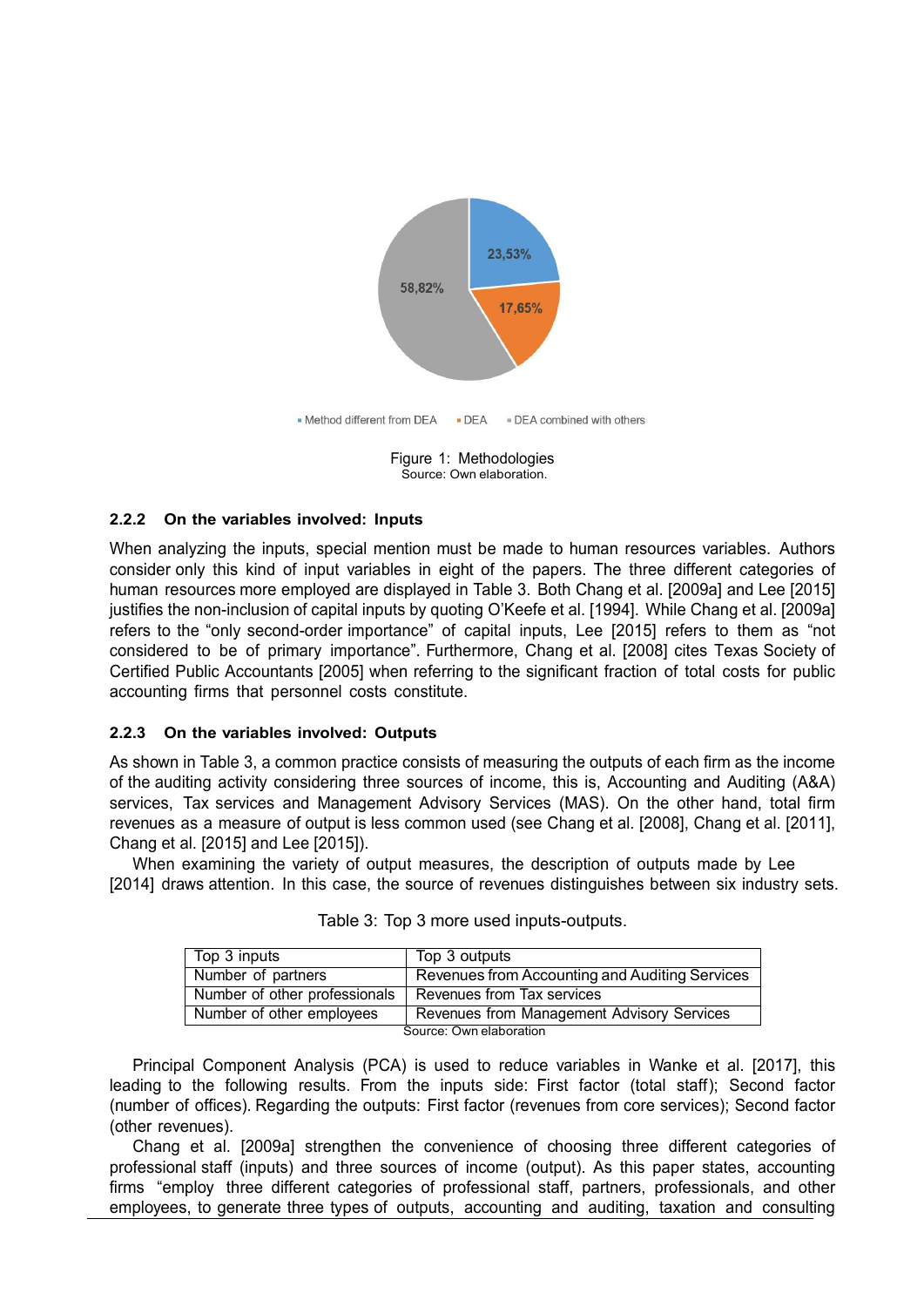services".

#### **2.2.4 On the data: Opportunity set and data source**

If the target of the analysis focuses on the geographical areas receiving more attention from the auditing firm's efficiency point of view, a remarkable fact underlies. United States grabs the attention in nine of the reviewed papers. Chang et al. [2015] highlights this appreciation as follows "The literature on efficiency and productivity in accounting industry has barely been analyzed outside the US." Thus, nine of the cases are dedicated exclusively to the United States scenario. Besides, data on this country is also relevant in the above-mentioned Chang et al. [2015], as it involves a comparison of the technical efficiency of accounting firms in three countries, being the United States one of them. This paper stands out in this sense, as is the only one dealing with the efficiency of accounting firms topic in more than one country (U.S., China and Taiwan). Mention to this point is made in Chang et al. [2015] by stating "...many of the existing studies deal only with the accounting firm in a single country".

In Chang et al. [2015], the output variable is defined as total revenue received from the provision of services with no distinction between forms of service. This is because the classification systems used for these services differ among the U.S., China and Taiwan.

Figure 2 allows the reader to conclude that most of the works concentrate on the American continent. However, no country apart from U.S. is analyzed in America. Asia has also a special place in this literature review, as data from Taiwanese, Chinese and Korean firms plays a key role in six out of the seventeen cases. Finally, no country apart from UK is analyzed in the European context. Two papers out of the seventeen deal with UK firms.

On the other hand, sample periods consists of more than one year in most of the cases. The broad-based period taken in Lee [2015] (1997-2012) stands out of the other papers sample periods. Regarding the years under analysis, some other aspects emerge. Take, for example, Papers 7 to 9, in which year 2002 is excluded from the analysis. As the Sarbanes-Oxley Act (SOX) was enacted into law in year 2002, these papers try to ascertain the performance effects of SOX. Besides, it is worth mentioning the "a decade comparison", 1994 versus 2004, undertaken by Franz and Jerris [2005]. In the case of Chang et al. [2011], data for the years 1993 and 2003 is analyzed.

This section concludes with some reference to the data source. When dealing with U.S.-based cases, Accounting Today is the main source of data. As stated by Chang et al. [2008] "This annual survey of the profession's largest firms has become one of the most often cited sources in the field". Notice that an alternative data source on the 100 largest public accounting firms in the U.S. is the Public Accounting Report, published by Strafford Publications, Inc. On the other hand, paper by Chang et al. [2011] carefully describes three advantages of Annual Survey of Accounting Firms in Taiwan in comparison to Accounting Today.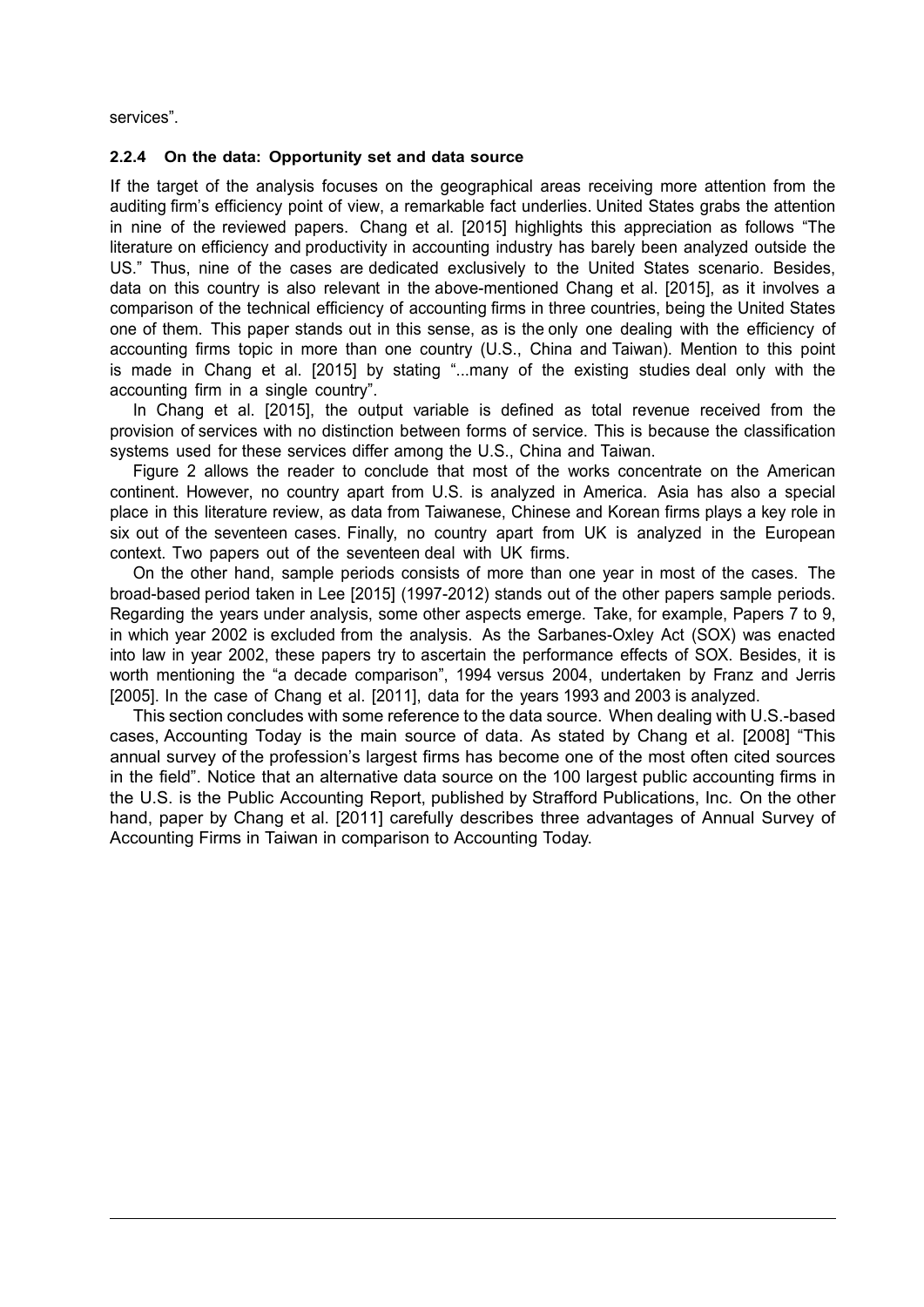

Figure 2: Geographical areas Source: Own elaboration from mapchart.net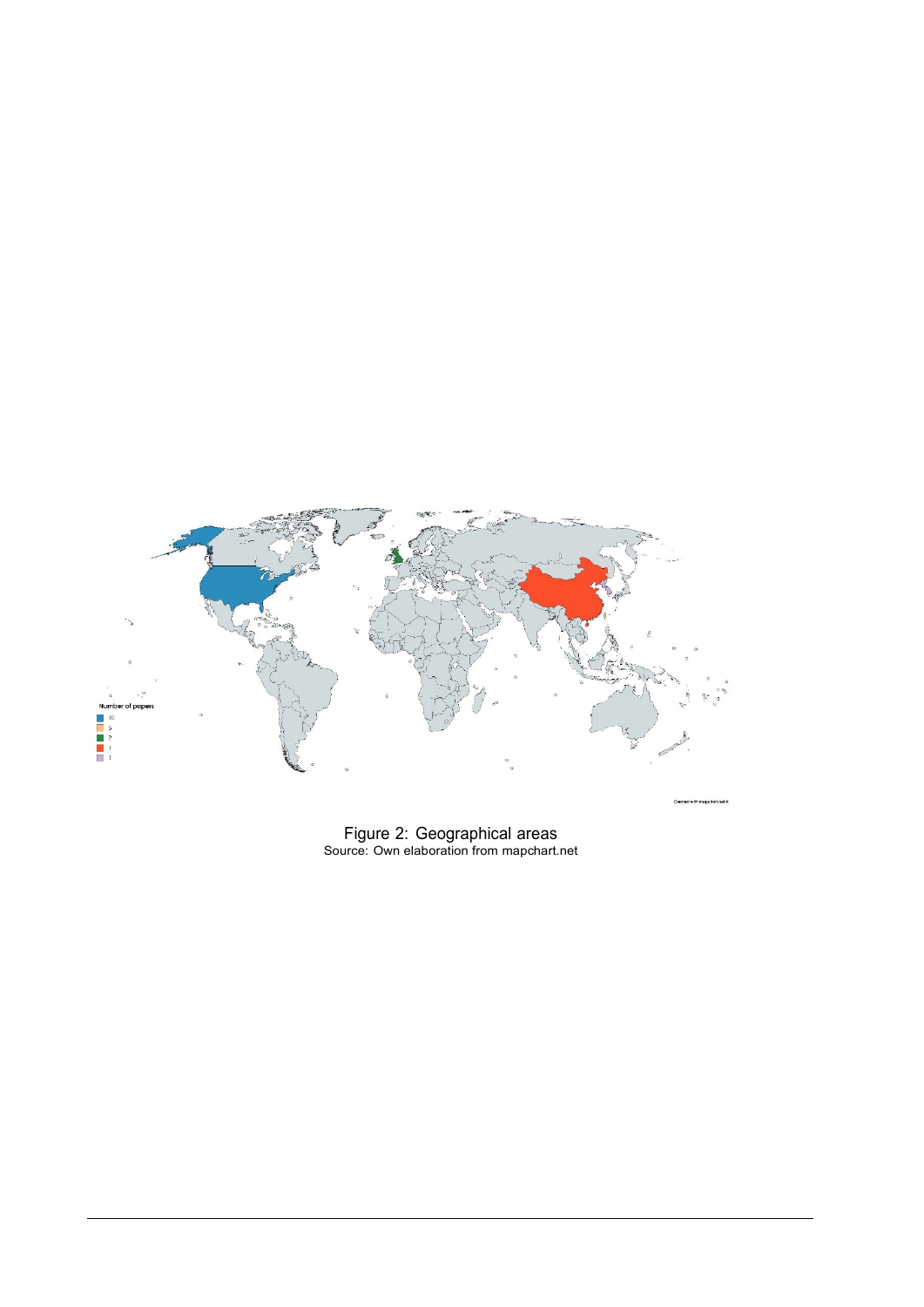## **3 Bibliography on efficiency of audit production and auditor's performance. Stream 2**

As stated before, this section regards to a review on papers not specifically dealing with auditing firms but dealing with efficiency of audit production or auditor's performance. Tables 4-8 compile information on 16 chronologically ordered papers.

The efficiency with which a firm completes an audit is the main focus of Williams and Dirsmith [1988]. It pursues to examine the differential impact of audit firm technology on the client earnings announcement dates. Regarding "who is participating" in this study, despite the prevalence of auditors in the other works, in the Williams and Dirsmith [1988] article, companies from manufacturing (Standard Industrial Classification Code (SIC) 10-39) and from service (SIC codes 40-89) are included in the sample.

McDaniel [1990] analyzes whether and how the joint imposition of time pressure and program structure affects auditors' performance. The fact that only one public accounting firm participated in the study is seen by the authors as a limitation.

In Myers [1997], the relation between audit structure and audit effectiveness is tested by using auditors from 2 Big Six accounting firms, a structured firm and an unstructured firm. As in McDaniel [1990], the number of firms involved in the study (2 firms in this case) is seen by the authors as a limitation.

Dopuch et al. [2003] employ both stochastic frontier estimation (SFE) and DEA in the task of examining the relative efficiency of audits of US companies. Also in the US context, Knechel et al. [2009] evaluate the relative efficiency of audit engagements by using DEA. This paper highlights a key advantage of using cross-sectional data from a single audit firm. More precisely, by quoting O'Keefe et al. [1994], the authors underline that the use of cross-sectional data from a single audit firm reduces the confounding effects of pricing policies and differences in production technologies.

Paper by Bamber and Ramsay [2000] focuses on the working paper review process. It pursues to analyze the effects of specializing review at different levels on reviewers' efficiency and confidence. As in other cases discussed above, Bamber and Ramsay [2000] considers that recruiting staff from one accounting firm requires caution in interpreting the experiment results.

In Moroney [2007] an experiment is conducted to determine whether industry specialists (manufacturing and superannuation industry specialist auditors) are more efficient at each stage of the decision-making process when working in specialization.

Kang et al. [2015] concentrates on the benefits of comparability between financial statements. Authors use audit hours as a proxy for audit efficiency and evaluate the effect of financial statement comparability on audit hours. Chang et al. [2018] deal with the technical and allocative inefficiencies of audit firm staffing. Authors also concentrate on the billing realization rates of audit engagements issue. In the Chang et al. [2018] paper, some advantages of using data from a single office are underlined. O'Keefe et al. [1994] analyze: (a) the empirical relation between varying client circumstances and the nature and mix of labor resources to obtain a desired level of assurance; (b) the degree of auditor reliance on clients' internal control systems; (c) the existence of a learning curve in auditing; (d) the existence of knowledge spillovers from nonaudit to audit services. In the O'Keefe et al. [1994] paper, authors underline the use of data from a single firm as a limitation to the generalizability of the results. By using evidence from fees paid for nonaudit services and lags in audit reports, Knechel and Sharma [2012] examine the effect of nonaudit services on the effectiveness and efficiency of the audit. For the purposes of the Knechel and Sharma [2012] paper, effectiveness refers to the quality of the auditor's conduct of the engagement and decisions about detected errors and efficiency refers to the timeliness and cost of the audit process. In the Gaeremynck et al. [2010] paper, the fact that audit lag can serve as a publicly available proxy for audit efficiency is empirically demonstrated.

Considering that the workpapers preparation task can represent the most time-consuming of an audit engagement, paper by Ricchiute [1981] is devoted to reflect about the use of automated workpapers. In this paper, a link between audit efficiency improvement and the use of time-sharing terminals transferring information from client to auditor and among auditors is established.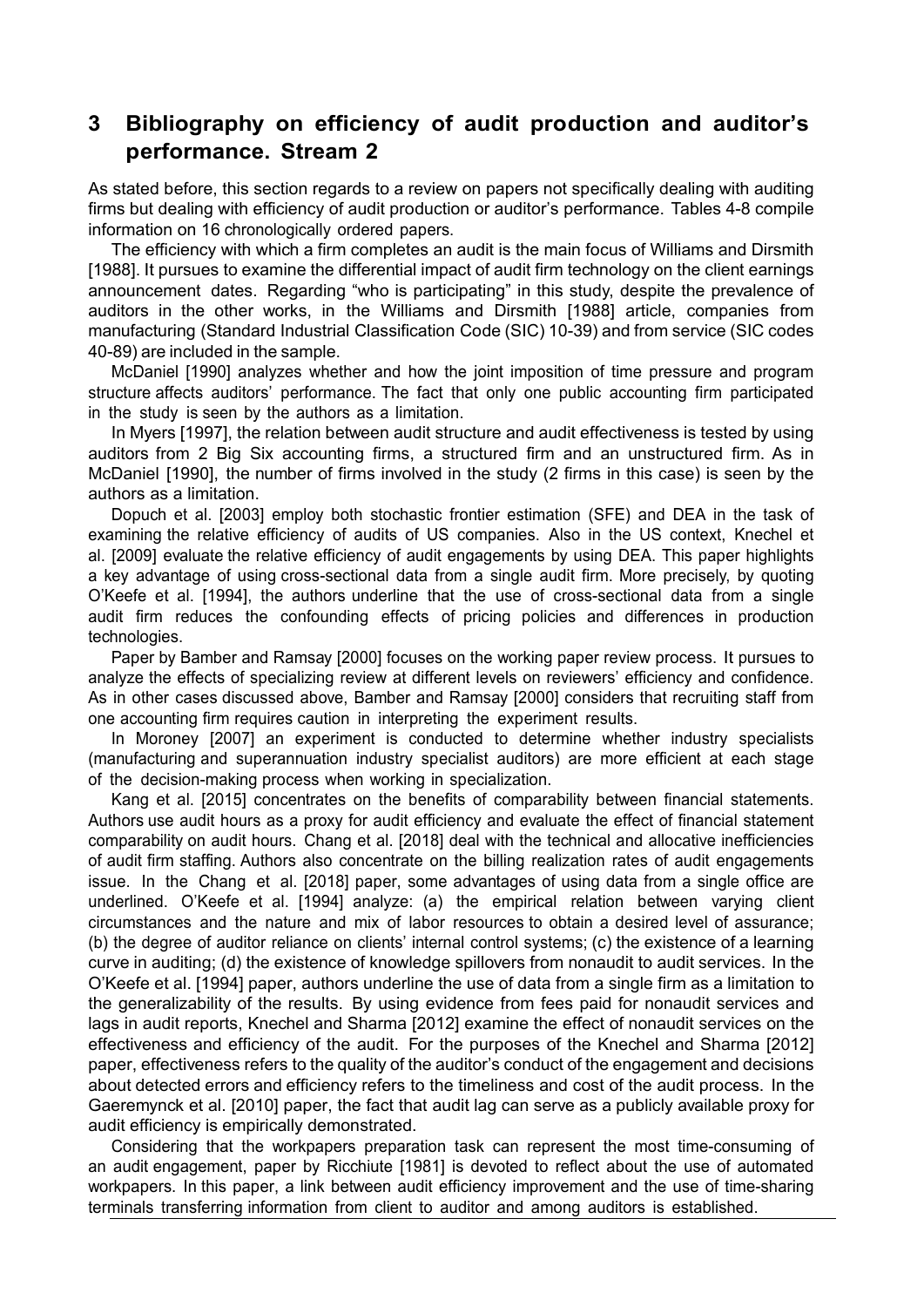In the Yoo Jin and Joon Hwa [2015] work, the authors analyze if audit efficiency for industry specialist auditors is higher than for non such auditors. Unlike the other papers in which the opportunity set focuses on an auditing firm, in the Yoo Jin and Joon Hwa [2015] paper, a sample of 8384 firms involved in a wide variety of industries are considered. On the other hand, it is worth noting that the Yoo Jin and Joon Hwa [2015] paper is mainly written in Korean.

Yoo Jin and Jeong Ok [2016] examines if hiring the auditor of mother firm as the auditor of subsidiary firm influences on audit efficiency. As in Yoo Jin and Joon Hwa [2015], a sample of (643) firms, involved in a variety of industries such as "publishing activities" are considered. Furthermore, special mention must be made to the fact that the Yoo Jin and Jeong Ok [2016] paper that we were able to consult is mainly written in Korean.

Paper by Wurst et al. [1989] turns around the concept of sampling accounts by auditors. More precisely, it relates to dollar-unit sampling. In this paper, two methods of obtaining dollar-unit samples (simplerandom sampling and sieve sampling) are analyzed and compared.

With regard to Lawrence and Kleinman [2001], it proposes a Goal Programming model that contributes to the achievement of an efficient sample selection process.

| Paper<br>number | Authors                           | Research method                                                                                                                                                                                                                                             | Independent variables                                                                                                                         | Dependent variables                                                           | Who is participating                                                                      |
|-----------------|-----------------------------------|-------------------------------------------------------------------------------------------------------------------------------------------------------------------------------------------------------------------------------------------------------------|-----------------------------------------------------------------------------------------------------------------------------------------------|-------------------------------------------------------------------------------|-------------------------------------------------------------------------------------------|
| 19              | Williams and Dir-<br>smith [1988] | t-tests; Regression analy-<br>sis; Analysis of Variance<br>(ANOVA).                                                                                                                                                                                         | Relative degree of struc-<br>ture vs judgment of a<br>CPA firm's audit technol-<br>ogy.                                                       | The timeliness with which<br>the audit is completed.                          | 679 companies <sup>1</sup> .                                                              |
| 20              | McDaniel [1990]                   | ANOVA; Tukey-Kramer;<br>One-sided F-test.                                                                                                                                                                                                                   | Time pressure; Audit pro-<br>gram structure.                                                                                                  | Overall audit effective-<br>ness; Auditor efficiency;<br>Auditor consistency. | 179 staff auditors from a<br>national public account-<br>ing firm <sup>2</sup> .          |
| 21              | <b>Myers [1997]</b>               | Mann-Whitney-Wilcoxon<br>(MWW) procedure; Ap-<br>proximate randomization<br>procedures.                                                                                                                                                                     | Audit firm experience <sup>3</sup> ;<br>Audit situations <sup>4</sup> ; Expe-<br>rience levels <sup>5</sup> .                                 | Auditor effectiveness in<br>performing the audit task.                        | Auditors from 2 Big Six<br>accounting firms <sup>6</sup> .                                |
| 22              | Bamber and Ram-<br>say [2000]     | Two phases experiment:<br>subjects<br>complete<br>1)<br>review notes; 2) subjects<br>answer a question-naire;<br>Efficiency metric; ANOVA.                                                                                                                  | Subjects' level:<br>senior<br>or manager; Type of re-<br>all-encompassing<br>view:<br>(complete) review or spe-<br>cialized (focused) review. | Subjects' efficiency and<br>confidence in review.                             | 35 managers and 39 se-<br>niors from one accounting<br>firm.                              |
| 23              | Moroney [2007]                    | participant com-<br>Each<br>pleted 2 cases, one set<br>in the<br>manufacturing<br>industry and the other<br>set in the superannua-<br>tion industry; MANOVA<br>(Multivariate analysis of<br>variance); ANOVA; Fac-<br>tor analysis; Regression<br>analysis. | Auditor industry special-<br>ization (manufacturing or<br>superannuation); Client<br>(case) industry setting.                                 | Overall efficiency at each<br>stage of the decision-<br>making process.       | participants <sup>/</sup><br>86<br>from<br>each of the Big 4 account-<br>ing firms.       |
| 24              | Knechel<br>and<br>Sharma [2012]   | Performance-adiusted<br>cross-sectional modified-<br>Jones model (Kothari<br>et al. [2005]); Regression<br>analysis.                                                                                                                                        | Level of non-audit service<br>$fees8$ .                                                                                                       | Audit report lag <sup>9</sup> .                                               | 5004 firm <sup>10</sup> -vear observa-<br>tions over 2000 to 2003 in-<br>clusive.         |
| 25              | Kang et al. [2015]                | Metric DKV <sup>11</sup> ; Pearson<br>and Spearman corre-<br>Multivariate<br>lations:<br>analysis.                                                                                                                                                          | Comparability of finan-<br>cial statements.                                                                                                   | Natural logarithm of au-<br>dit hours.                                        | Hours worked by auditors<br>in Korean firms <sup>12</sup> in com-<br>pleting 2322 audits. |

Table 4: A review on audit production and auditor's performance (I)

Source: Own elaboration

<sup>1</sup> Companies were audited by the same Big Eight firm for the period 1980-84. Classification of Big Eight firms comes from Kinney Jr [1986]. Information on company auditors was obtained from Who Audits America. Database: Compustat; Value Line Investment Services; Wall Street Journal Index; Compact Disclosure.

<sup>2</sup> These staff auditors were attending a regional in-charge staff training school and averaged two years of public accounting experience.

<sup>3</sup> Structured and unstructured.

<sup>4</sup> Typical and atypical.

5 Inexperienced and experienced.

 $6$  Each firm provided subjects from 6 offices. Each office sent 10 cases. 82 of the 120 cases were useable.

<sup>7</sup> Specialists in the manufacturing industry: 48; Specialists in the superannuation industry: 38. Participants have 2 or more years of industry audit experience.

 $^8$  Non-audit service fees are measured by the authors based on Securities and Exchange Commission (SEC) disclosures for the following categories: (1) financial information systems design and implementation, (2) tax services, and (3) other non-audit services.

9 Audit lag is the number of days between the fiscal year-end date and the initial audit report date. The audit report date is hand-collected by the authors from proxy filings with the SEC.

 $10$  The sample is restricted to Big 5/Big 4 audit firms. Database: Compustat.

<sup>11</sup> Metric developed by De Franco et al. [2011].

<sup>12</sup> Firms listed in the Korea Stock Exchange for the period 2006-2010.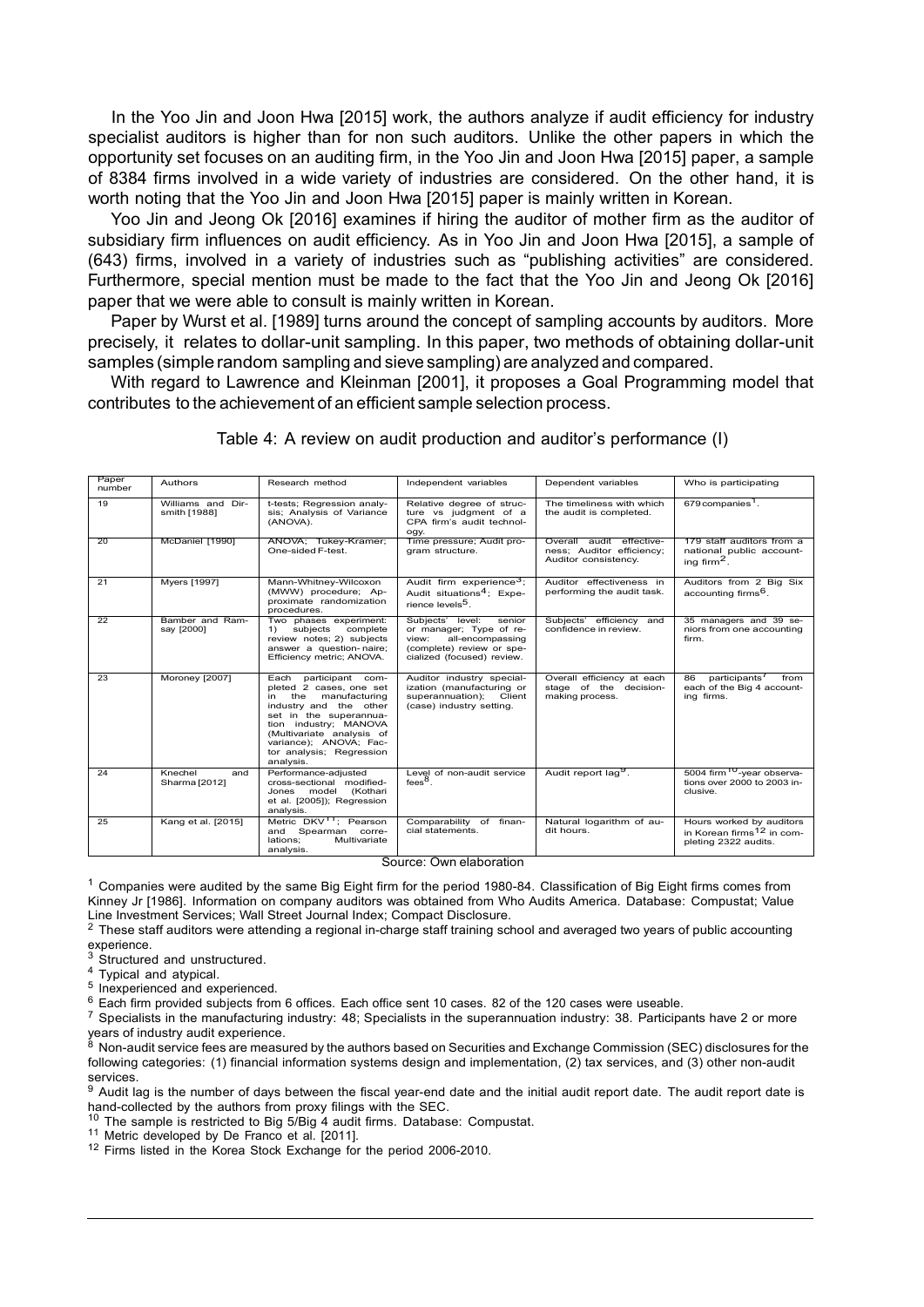#### Table 5: A review on audit production and auditors performance (II)

| Paper number | ∣ Authors | Main focus                                              |
|--------------|-----------|---------------------------------------------------------|
| -26          |           | Ricchiute [1981] Time-sharing applications in auditing. |

### Table 6: A review on audit production and auditor's performance (III)

| Paper<br>number | Authors                              | Model                                                                                                      | Inputs                                                                                                     | Outputs                                                                                                                                                                                                                                                                             | Opportunity set and data<br>source                                                                                                                          |
|-----------------|--------------------------------------|------------------------------------------------------------------------------------------------------------|------------------------------------------------------------------------------------------------------------|-------------------------------------------------------------------------------------------------------------------------------------------------------------------------------------------------------------------------------------------------------------------------------------|-------------------------------------------------------------------------------------------------------------------------------------------------------------|
| 27              | O'Keefe<br>et<br>al.<br>[1994]       | OLS regression models;<br>White's heteroscedastic-<br>consistent covariance ma-<br>trix estimation method. | Disaggregated labor hours<br>by rank within the firm:<br>partner, manager, senior,<br>and staff.           | Level<br>of<br>assurance<br>achieved.                                                                                                                                                                                                                                               | Big<br>6<br>international<br>CPA firm in 1989 <sup>1</sup> : Data<br>was obtained via ques-<br>tionnaires sent to the<br>partners.                          |
| 28              | Dopuch<br>et<br>al.<br>[2003]        | Stochastic Frontier Esti-<br>mation (SFE); DEA.                                                            | utilized:<br>Labor<br>hours<br>Hours of partner, man-<br>ager, senior, and staff<br>time on an engagement. | Client characteristics: the<br>log of assets; percentage<br>foreign assets; client com-<br>plexity; number of audit<br>reports prepared for the<br>client; financial leverage;<br>the fact that shares are<br>publicly traded; and the<br>assessed inherent risk.                   | 1 Big 6 Public Accounting<br>Firm in 1989 <sup>2</sup> ; Data base<br>developed through a ques-<br>tionnaire survey of audit<br>partners of the Big 6 firm. |
| 29              | Knechel<br>et<br>al.<br>[2009]       | DEA.                                                                                                       | Labor $3$ cost.                                                                                            | Hours spent on evidence-<br>gathering activities <sup>4</sup> that<br>determine the level of as-<br>surance.                                                                                                                                                                        | An international account-<br>was obtained by means of<br>a survey developed and<br>administered by the firm.                                                |
| 30              | Jin<br>Yoo<br>and<br>Joon Hwa [2015] | DEA; Regression analysis.                                                                                  | Audit hours; audit cost.                                                                                   | Audit quality.                                                                                                                                                                                                                                                                      | 8384 firms.                                                                                                                                                 |
| 31              | Jin<br>Yoo<br>and<br>Jeong Ok [2016] | DEA; Heckman two stage<br>method.                                                                          | Audit fee: audit hour.                                                                                     | Discretionary<br>accruals:<br>Accrual quality.                                                                                                                                                                                                                                      | 643 firms.                                                                                                                                                  |
| 32              | Chang et al. [2018]                  | DEA:<br>$_{\text{OLS}}$<br>regression<br>models.                                                           | Staff hours of: partners,<br>managers and other audit<br>professionals.                                    | characteristics:<br>Client<br>client<br>size; ownership<br>structure of clients; client<br>complexity; proportion of<br>foreign assets; leverage;<br>receivables:<br>inventory;<br>client's bankruptcy risk;<br>securities litigation risk;<br>loss:<br>profit-to-revenue<br>ratio. | 1 Big 4 international CPA<br>firm branch office during<br>a recent fiscal year <sup>6</sup> ; Data<br>is collected by the au-<br>thors.                     |

Source: Own elaboration

<sup>1</sup> 249 U.S. audits are examined.

<sup>2</sup> A sample of 247 audits of U.S. companies is examined.

<sup>3</sup> 4 levels of labor are considered: partner, manager, supervisor, and staff.

<sup>4</sup> Audit planning; internal control evaluation; substantive testing-critical objectives; substantive testing-non-critical

objectives; review-critical; review-non-critical; financial statement preparation; and client interaction.

 $5\,$  A sample of 450 U.S.-based engagements is examined.

 $6$  165 audit engagements performed for its largest clients are examined.

#### Table 7: A review on audit production and auditor's performance (IV)

| Paper<br>number | Authors             | Methods employed | Procedure description                                                                                                                                                                                                                                                                                                                        |
|-----------------|---------------------|------------------|----------------------------------------------------------------------------------------------------------------------------------------------------------------------------------------------------------------------------------------------------------------------------------------------------------------------------------------------|
| 33              | Wurst et al. [1989] | Point estimator. | The variances of an unbiased point estimator of the total overstatement<br>error amount in the population for the two methods of sampling are com-<br>pared. Some actual accounting populations that were modified to contain<br>different overstatement error amounts, error rates, and error distribution<br>characteristics are examined. |

Source: Own elaboration

### Table 8: A review on audit production and auditor's performance (V)

| Paper<br>number | Authors                            | Methods employed                  | Goals description                                                                                                                                                                                                                                                                                                                                                                                                                                                                                                                                                                            |
|-----------------|------------------------------------|-----------------------------------|----------------------------------------------------------------------------------------------------------------------------------------------------------------------------------------------------------------------------------------------------------------------------------------------------------------------------------------------------------------------------------------------------------------------------------------------------------------------------------------------------------------------------------------------------------------------------------------------|
| 34              | and<br>Lawrence<br>Kleinman [2001] | Goal Programming model.<br>$\sim$ | 1. Attain the closest level to the goal level of the estimate of variance of<br>the error rate.<br>2. Attain the closest level to the goal level of the estimate of variance of<br>the dollar value of records in error.<br>3. Attain the closest level to the goal level of the expected number of<br>errors remaining in the population.<br>4. Attain the closest level to the goal level to the dollar value remaining<br>unchecked in the population.<br>5. Attain the closest level to the goal level expected value of unsampled<br>items that remain in error in the population.<br>. |

#### Source: Own elaboration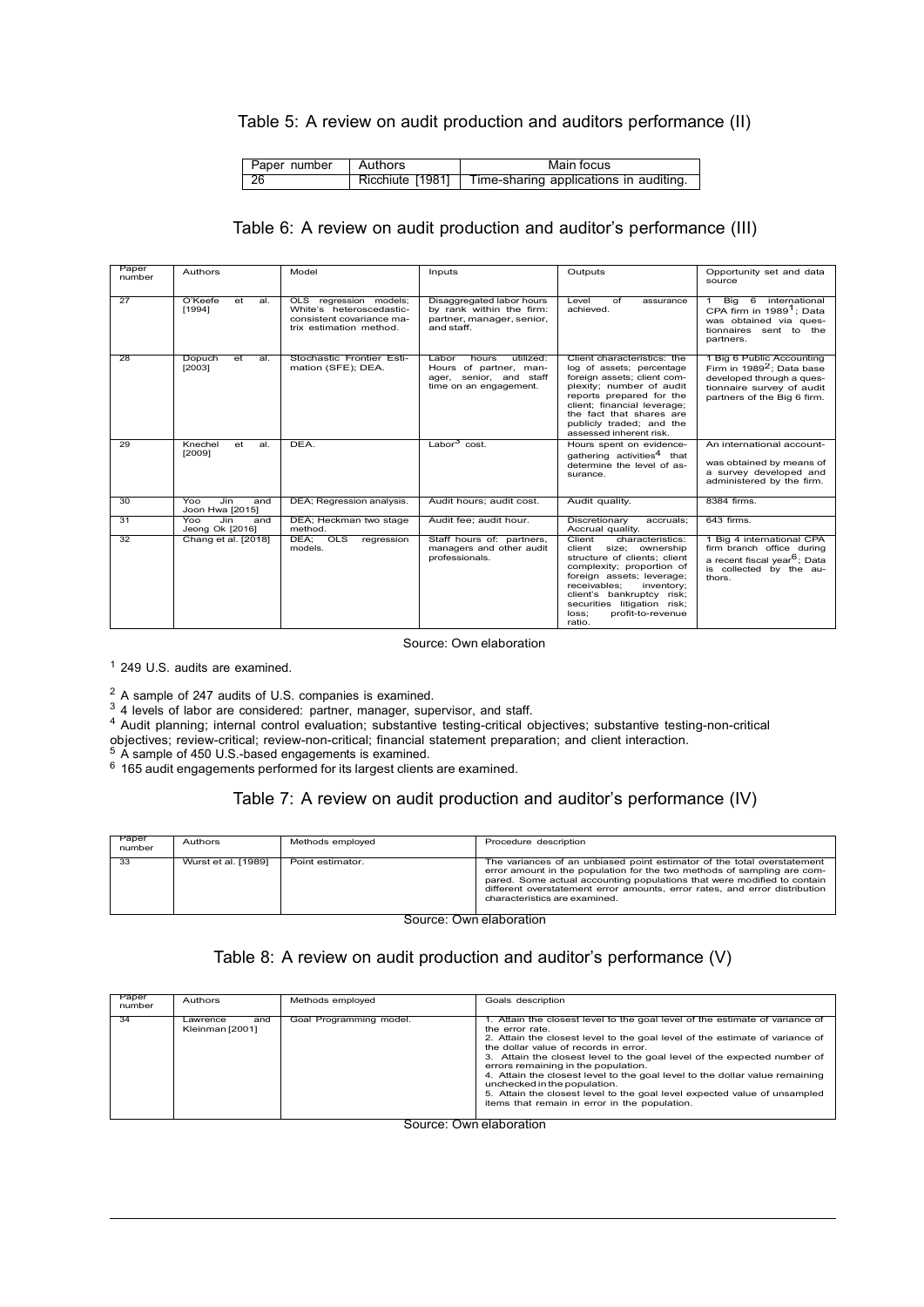## **4 Concluding remarks**

The literature review undertaken by this paper enable us to corroborate that efficiency in auditing has consolidated itself as an area of interest for the scientific community. This is apparent from the fact that papers on this issue have been periodically published during decades.

If the analysis on firm's efficiency is considered and, from a more accurate perspective focused on the geographical areas receiving more attention, we find that: (i) the interest on the United States case prevails; (ii) in the European context, the analysis is exclusively carried out in the UK.

Conclusions achieved from the reviewed papers may have implications for audit markets similar to those under analysis. However, limitation of the generalizability of the findings to other countries, suggests that future research could be focused on unexplored research settings or areas that have received limited academic attention.

Regarding the number of firms under review, the opportunity set is generally characterized by a limited number of firms when the efficiency of audit production and the auditor's performance are analyzed. However, in the firm's efficiency papers, a much wider opportunity set prevail. With respect to single data source, there is no unanimity on its (or no) suitability.

When considering the analysis on audit production or auditor's performance, the experiments try to connect these dependent measures with variables such as audit structure or time pressure. To know the degree to which these variables affect efficiency, effectiveness or consistency is key for the managers of the firms, not only responsible for the firm results, but also in charge of ensuring proper training of auditors.

Concerning performance evaluation techniques, this literature review supports DEA as the most commonly employed method in the audit industry efficiency analysis.

Finally, there may be articles that, although been related to efficiency in auditing, have not been included in the present literature review. While acknowledging this limitation, authors consider that the publication of this paper puts in a clear light the efficiency in auditing literature scenario. This is achieved by reviewing a set of 34 papers based on a wide range of research methods and highlights the contribution of this paper to the literature review in auditing.

## **Acknowledgment**

Authors acknowledge support received from the Universitat Politecnica de València Library Department through the task of collecting not easily accessible scientific papers and data on the journals.

## **References**

R. H. Ashton, J. J. Willingham, and R. K. Elliott. An empirical analysis of audit delay. *Journal of Accounting Research:* 275–292, 1987.

R. H. Ashton, P. R. Graul, and J. D. Newton. Audit delay and the timeliness of corporate reporting. *Contemporary Accounting Research*, 5(2):657–673, 1989.

- E. M. Bamber and R. J. Ramsay. The effects of specialization in audit workpaper review on review efficiency and reviewers' confidence. *Auditing: A Journal of Practice & Theory*, 19(2):147–157, 2000.
- E. M. Bamber, L. S. Bamber, and M. P. Schoderbek. Audit structure and other determinants of audit report lag: An empirical analysis. *Auditing: A Journal of Practice & Theory*, 12(1):1–23, 1993.
- R. D. Banker, H. Chang, and Y.-c. Kao. Impact of information technology on public accounting firm productivity. *Journal of Information Systems*, 16(2):209–222, 2002.
- R. D. Banker, H. Chang, and R. Cunningham. The public accounting industry production function.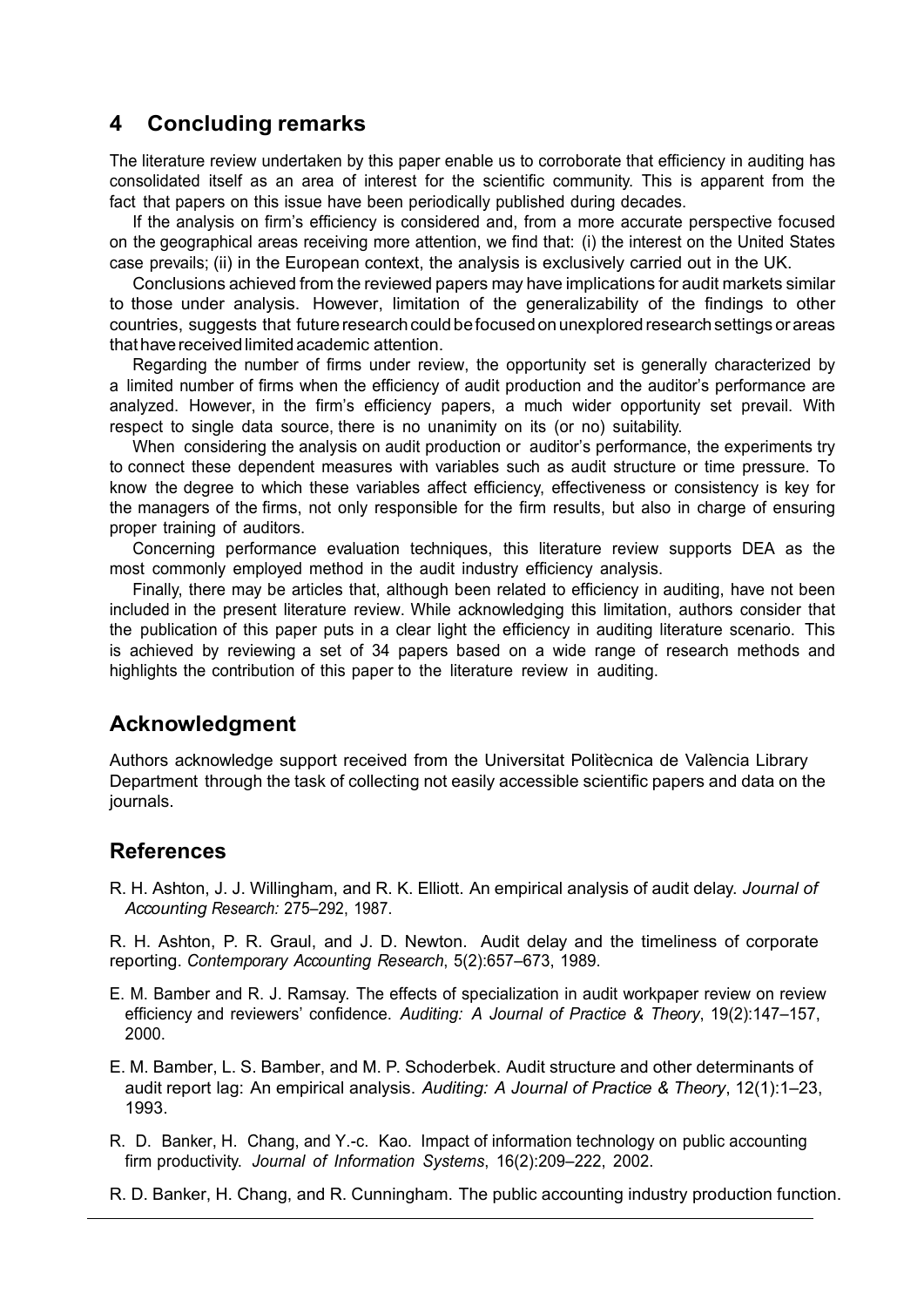*Journal of Accounting and Economics*, 35(2):255–281, 2003.

- R. D. Banker, H. Chang, and R. Natarajan. Productivity change, technical progress, and relative efficiency change in the public accounting industry. *Management Science*, 51(2):291–304, 2005.
- R. D. Banker, H. Chang, and R. Natarajan. Estimating DEA technical and allocative inefficiency using aggregate cost or revenue data. *Journal of Productivity Analysis*, 27(2):115–121, 2007.
- C. P. Barros, E. Couto, and A. Samagaio. Productivity analysis of UK auditing firms. *Australian Accounting Review*, 24(4):381–393, 2014.
- R. Buchner, L. Mochty, G. Lutzeler, R. Minz, and H. Wiedmann. Quality and efficiency-objectives of the audit in competition. *Betriebswirtschaftliche Forschung und Praxis*, 49(3):292–307, 1997.
- B.-G. Chang, T.-H. Huang, and C.-Y. Kuo. A comparison of the technical efficiency of accounting firms among the US, China, and Taiwan under the framework of a stochastic metafrontier production function. *Journal of Productivity Analysis*, 44(3):337–349, 2015.
- H. Chang, H. L. Choy, W. W. Cooper, and M.-H. Lin. The Sarbanes-Oxley act and the production efficiency of public accounting firms in supplying accounting auditing and consulting services: an application of data envelopment analysis. *International Journal of Services Sciences*, 1(1):3–20, 2008.
- H. Chang, H. L. Choy, W. W. Cooper, B. R. Parker, and T. W. Ruefli. Measuring productivity growth, technical progress, and efficiency changes of CPA firms prior to, and following the Sarbanes–Oxley act. *Socio-Economic Planning Sciences*, 43(4):221–228, 2009a.
- H. Chang, H. L. Choy, W. W. Cooper, and T. W. Ruefli. Using Malmquist indexes to measure changes in the productivity and efficiency of US accounting firms before and after the Sarbanes– Oxley act. *Omega*, 37 (5):951–960, 2009b.
- H. Chang, C. Galantine, and A. Thevaranjan. Returns to scale pattern and efficient firm size in the public accounting industry: an empirical investigation. *Journal of the Operational Research Society*, 60(11): 1495–1501, 2009c.
- H. Chang, J. Chen, R.-R. Duh, and S.-H. Li. Productivity growth in the public accounting industry: The roles of information technology and human capital. *Auditing: A Journal of Practice & Theory*, 30(1): 21–48, 2011.
- H. Chang, Y.-C. Kao, R. Mashruwala, and S. M. Sorensen. Technical inefficiency, allocative inefficiency, and audit pricing. *Journal of Accounting, Auditing & Finance*, 33(4):580–600, 2018.
- T.-W. Cheng, K.-L. Wang, and C.-C. Weng. A study of technical efficiencies of CPA firms in Taiwan. *Review of Pacific Basin Financial Markets and Policies*, 3(01):27–44, 2000.
- G. De Franco, S. P. Kothari, and R. S. Verdi. The benefits of financial statement comparability. *Journal of Accounting Research*, 49(4):895–931, 2011.
- N. Dopuch, M. Gupta, D. A. Simunic, and M. T. Stein. Production efficiency and the pricing of audit services. *Contemporary Accounting Research*, 20(1):47–77, 2003.
- D. Franz and S. Jerris. Benchmarking CPA firm for productivity and efficiency: A decade comparison 1994 versus 2004. *Journal of Business & Economic Research*, 3(8):35–42, 2005.
- A. Gaeremynck, K. Robert, and M. Willekens. Materiality and the relative efficiency of audit engagements: A distinction between managerial and environmental audit (in) efficiency. 2010.
- D. J. Henderson and R. R. Russell. Human capital and convergence: a production-frontier approach. *International Economic Review*, 46(4):1167–1205, 2005.
- S. I. Jerris and T. A. Pearson. Benchmarking CPA firms for productivity and efficiency. *The CPA Journal*, 66(7):64, 1996.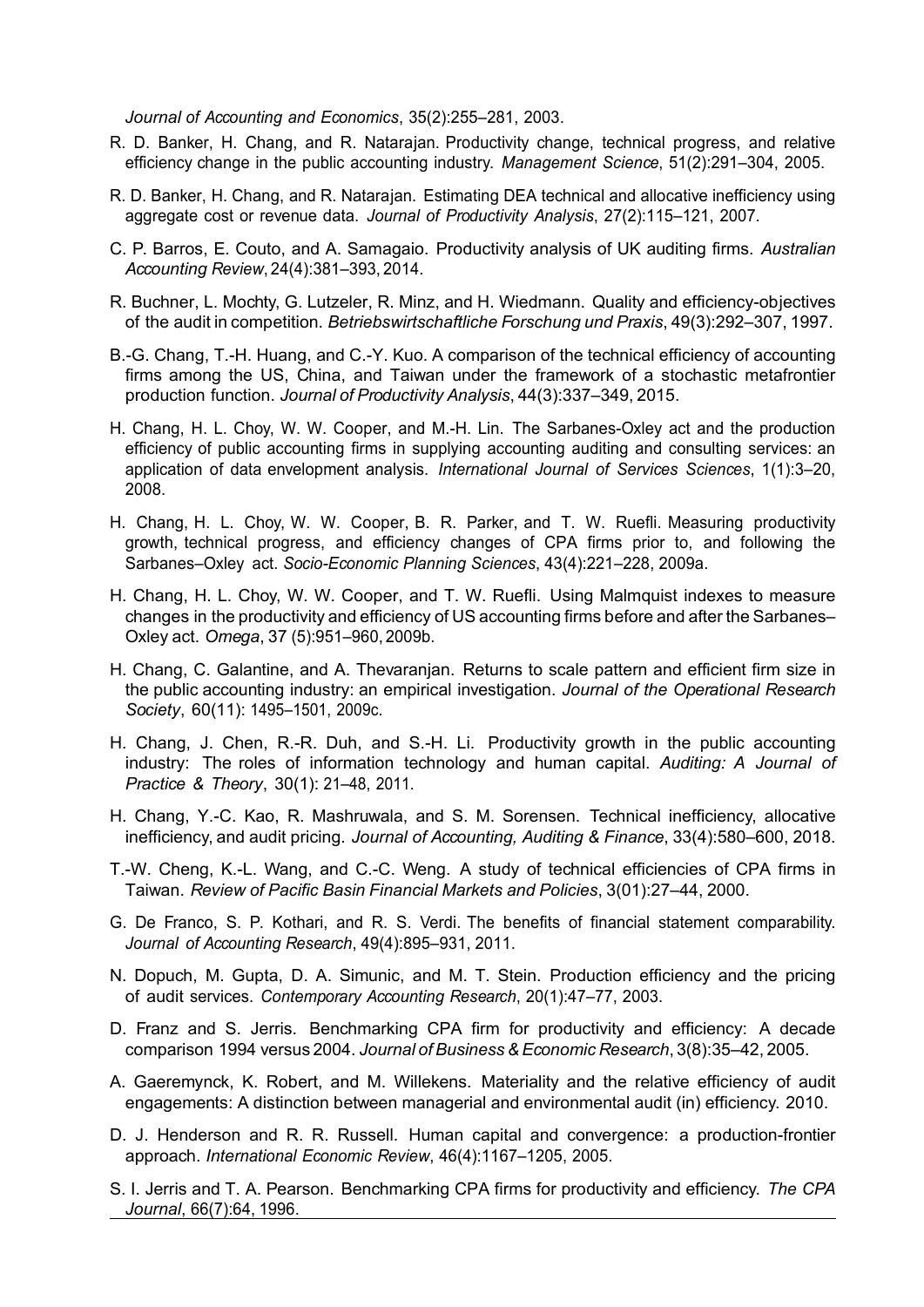- S. I. Jerris and T. A. Pearson. Benchmarking CPA firms for productivity and efficiency: An update. *The CPA Journal*, 67(3):58, 1997.
- M. Kang, J. W. Kim, H.-Y. Lee, and M.-G. Lee. Financial statement comparability and audit efficiency: evidence from South Korea. *Applied Economics*, 47(4):358–373, 2015.
- W. R. Kinney Jr. Audit technology and preferences for auditing standards. *Journal of Accounting and Economics*, 8(1):73–89, 1986.
- G. Kleinman, D. Palmon, and A. Anandarajan. Auditor independence: A review and synthesis of the literature. *Research in Accounting Regulation*, 11:3–42, 1998.

W. R. Knechel and J. L. Payne. Additional evidence on audit report lag. *Auditing: A Journal of Practice & Theory*, 20(1):137–146, 2001.

- W. R. Knechel and D. S. Sharma. Auditor-provided nonaudit services and audit effectiveness and efficiency: Evidence from pre-and post-SOX audit report lags. *Auditing: A Journal of Practice & Theory*, 31(4): 85–114, 2012.
- W. R. Knechel, P. Rouse, and C. Schelleman. A modified audit production framework: Evaluating the relative efficiency of audit engagements. *The Accounting Review*, 84(5):1607– 1638, 2009.
- W. R. Knechel, D. S. Sharma, and V. D. Sharma. Nonaudit services and knowledge spillover: Evidence from New Zealand. *Journal of Business Finance & Accounting*, 39(1/2):60–81, 2012.
- S. P. Kothari, A. J. Leone, and C. E. Wasley. Performance matched discretionary accrual measures. *Journal of accounting and economics*, 39(1):163–197, 2005.
- K. Lawrence and G. Kleinman. The use of a Goal Programming model to improve the efficiency of audit sampling. *Advances in Mathematical Programming and Financial Planning*, 6:115–124, 2001.
- C.-C. Lee. Analysis of overall technical efficiency, pure technical efficiency and scale efficiency in the medium- sized audit firms. *Expert Systems with Applications*, 36(8):11156–11171, 2009.
- C.-C. Lee. Performance evaluation of CPA firms in Taiwan from the perspective of industryspecific client groups. *Service Business*, 8(2):267–293, 2014.
- S.-Y. Lee. The impact of non-audit services on accounting firm productivity. *International Journal of u-and e-Service, Science and Technology*, 8(10):41–52, 2015.

S. Malmquist. Index numbers and indifference surfaces. *Trabajos de estad´ıstica*, 4(2):209–242, 1953.

- L. S. McDaniel. The effects of time pressure and audit program structure on audit performance. *Journal of Accounting Research*, pages 267–285, 1990.
- C. McNair. Proper compromises: The management control dilemma in public accounting and its impact on auditor behavior. *Accounting, Organizations and Society*, 16(7):635–653, 1991.
- T. J. Mock and A. Wright. An exploratory study of auditors' evidential planning judgments. *Auditing: A Journal of Practice and Theory*, 12(2):39–61, 1993.
- R. Moroney. Does industry expertise improve the efficiency of audit judgment? *Auditing: A Journal of Practice & Theory*, 26(2):69–94, 2007.
- M. A. Myers. An experimental test of the relation between audit structure and audit effectiveness. *Academy of Accounting and Financial Studies Journal*, 1(1):1, 1997.
- J. D. Newton and R. H. Ashton. The association between audit technology and audit delay.